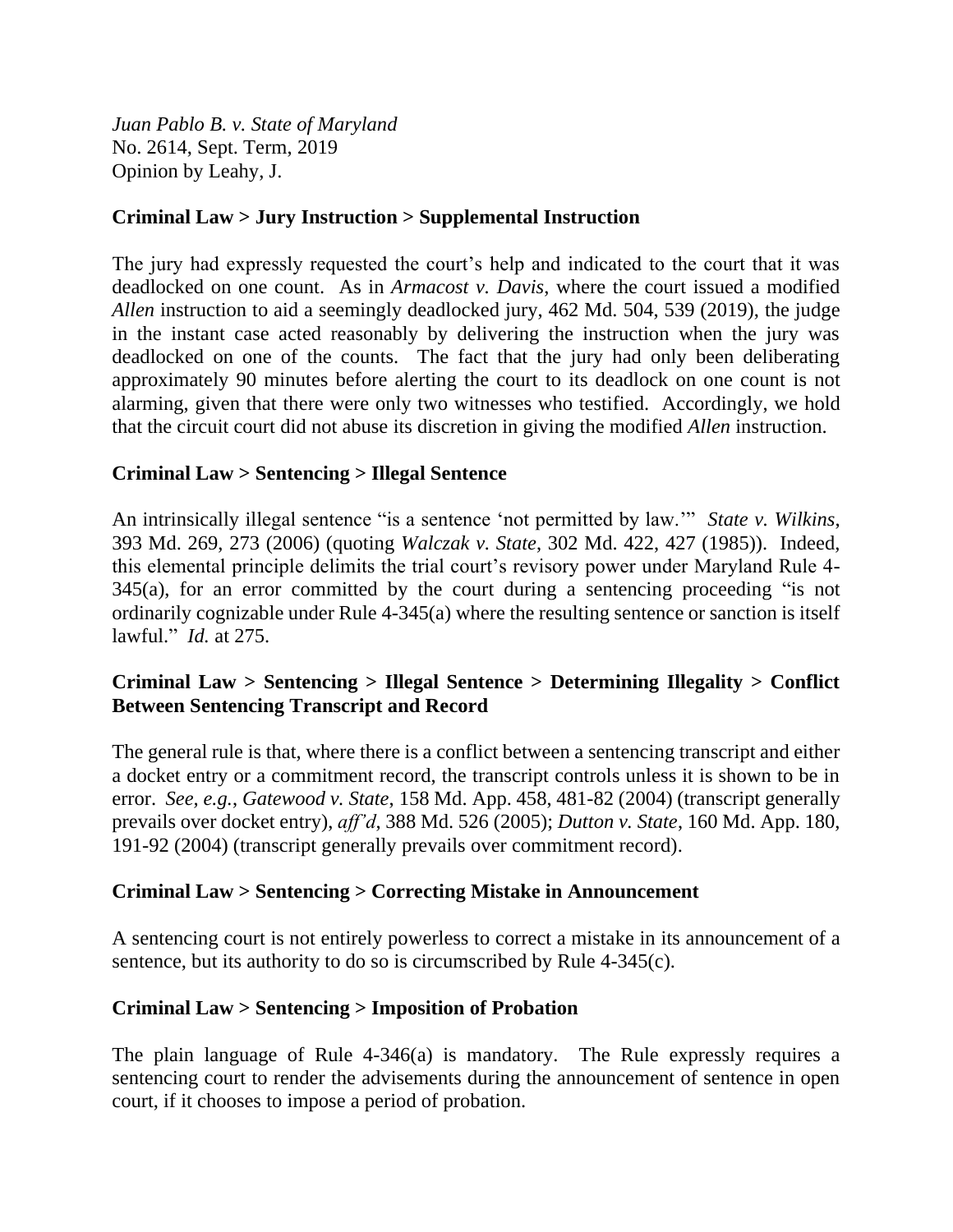# **Criminal Law > Sentencing > Illegal Sentence > Determining Illegality > Violation of Maryland Rule**

We hold that under Maryland Rules 4-345(c) and 4-346(a), the court could not correct its mistake without doing so on the record in open court while Appellant was still present.

# **Criminal Law > Sentencing > Illegal Sentence > Determining Illegality**

"There is no simple formula to determine which sentences are 'inherently illegal' within the meaning of Rule 4-345(a)[.]" *Johnson v. State*, 427 Md. 356, 368 (2012). Although undoubtedly a sentence that exceeds the statutory maximum or is less than a mandatory minimum is inherently illegal, it is less clear whether a sentence imposed in violation of a mandatory Maryland Rule likewise is inherently illegal.

# **Criminal Law > Sentencing > Illegal Sentence > Determining Illegality > Violation of Maryland Rule > Procedural Error**

We must, therefore, conclude that in limited circumstances, and despite the Constitution's statement in art. IV, § 18(a) that the Maryland Rules have the force of law, some sentences imposed in violation of a mandatory Maryland Rule are not inherently illegal when the error is only procedural and without substantive effect. *See Colvin v. State*, 450 Md. 718, 728 (2016).

# **Criminal Law > Sentencing > Illegal Sentence > Determining Illegality > Violation of Maryland Rule**

We conclude that generally, but not always, sentences that are imposed in violation of a mandatory Maryland Rule are inherently illegal. Now, we must decide under which category the instant case falls: a mere procedural error or an inherent illegality. Our decisional law does not reveal a bright-line rule; however, two decisions of the Court of Appeals guide our analysis: *Jones v. State*, 384 Md. 669 (2005), and *Montgomery v. State*, 405 Md. 67 (2008).

# **Criminal Law > Sentencing > Illegal Sentence > Determining Illegality > Violation of Maryland Rule > Inherent Illegality**

The omission, however unintentional, of the duration of probation from Appellant's sentence, like the three year deferred reporting date and its contingencies in *Montgomery v. State*, is "an integral part of the sentence itself." 405 Md. 67, 76 (2008).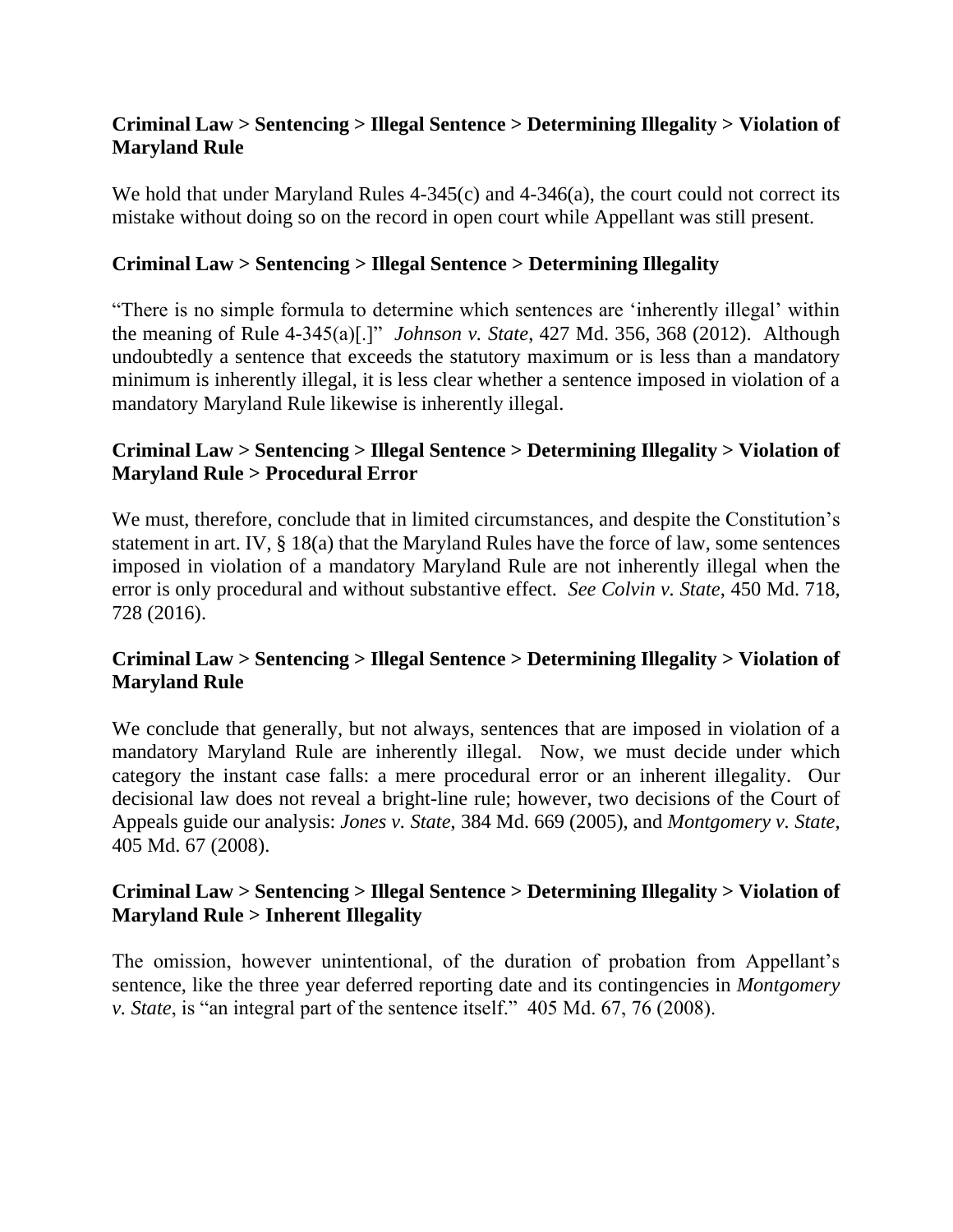Circuit Court for Prince George's County Case No. CT-181511-X

### REPORTED

# IN THE COURT OF SPECIAL APPEALS

# OF MARYLAND

No. 2614

September Term, 2019

\_\_\_\_\_\_\_\_\_\_\_\_\_\_\_\_\_\_\_\_\_\_\_\_\_\_\_\_\_\_\_\_\_\_\_\_\_\_

#### JUAN PABLO B.

v.

STATE OF MARYLAND

\_\_\_\_\_\_\_\_\_\_\_\_\_\_\_\_\_\_\_\_\_\_\_\_\_\_\_\_\_\_\_\_\_\_\_\_\_\_

Kehoe, Leahy, Friedman,

JJ. \_\_\_\_\_\_\_\_\_\_\_\_\_\_\_\_\_\_\_\_\_\_\_\_\_\_\_\_\_\_\_\_\_\_\_\_\_\_

Opinion by Leahy, J. \_\_\_\_\_\_\_\_\_\_\_\_\_\_\_\_\_\_\_\_\_\_\_\_\_\_\_\_\_\_\_\_\_\_\_\_\_\_

Filed: September 29, 2021

Pursuant to Maryland Uniform Electronic Legal Materials Act (§§ 10-1601 et seq. of the State Government Article) this document is authentic.

2021-09-29 12:56-04:00

Suzanne C. Johnson, Clerk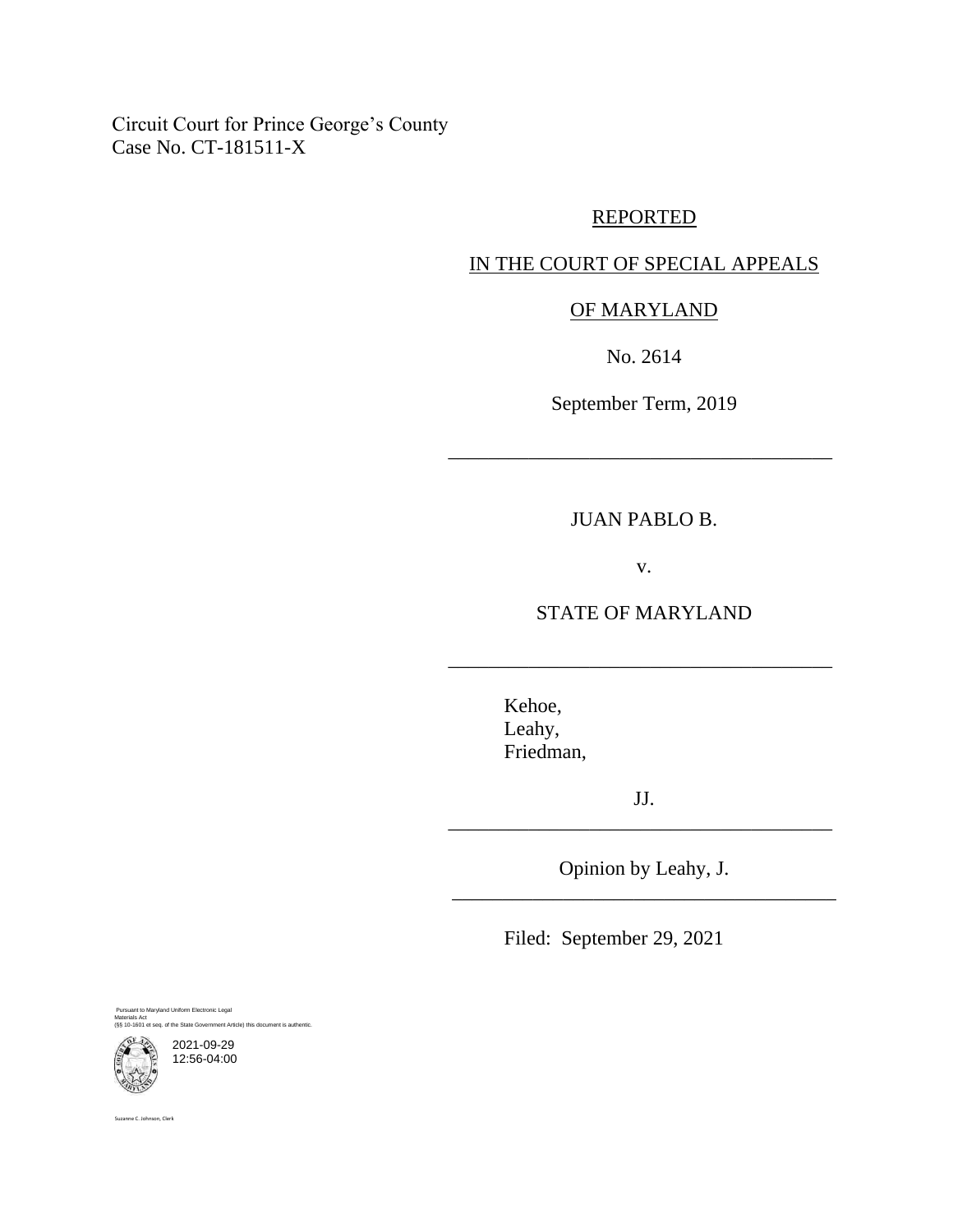A jury sitting in the Circuit Court for Prince George's County found Juan Pablo B. ("Appellant") guilty of sexual abuse of a minor, third-degree sexual offense, and second-degree assault. The court imposed concurrent sentences totaling 25 years' imprisonment, with all but 20 years suspended. During the sentencing hearing, the court articulated various "conditions of probation," including lifetime sex offender registration, but failed to announce that Appellant was to serve a period of probation, and for how long, following his release from prison. Appellant noted this appeal and raises two issues as follows:

1. "Did the circuit court err in giving an *Allen* instruction over the objection of both the defense and State?"

2. "Must the docket entries, commitment record, and probation order be corrected to accurately reflect the fact that, at the sentencing hearing, the circuit court did not impose a period of probation?"

We hold that the circuit court did not abuse its discretion in giving a modified *Allen* instruction.<sup>1</sup> We find merit in Appellant's second contention, however, and conclude that the circuit court illegally increased Appellant's sentence by adding a five-year period of probation. Therefore, we remand with instructions to strike the period of probation from the docket entry, commitment record, and probation order. At the same time, the circuit

<sup>1</sup> Throughout his brief, Appellant refers to the disputed instruction as an "*Allen* instruction," but, strictly speaking, the instruction given was a modified *Allen* instruction closely tracking Maryland Criminal Pattern Jury Instruction ("MPJI-Cr") 2:01 ("Jury's Duty to Deliberate"). The original *Allen* instruction, modeled after the instruction given in its eponym, *Allen v. United States*, 164 U.S. 492 (1896), has been criticized as being unduly coercive by the Maryland Court of Appeals. *See Nash v. State*, 439 Md. 53, 90-91 (2014) (citing *Graham v. State*, 325 Md. 398, 409 (1992)); *Burnette v. State*, 280 Md. 88, 96 (1977); *Kelly v. State*, 270 Md. 139, 144 (1973)).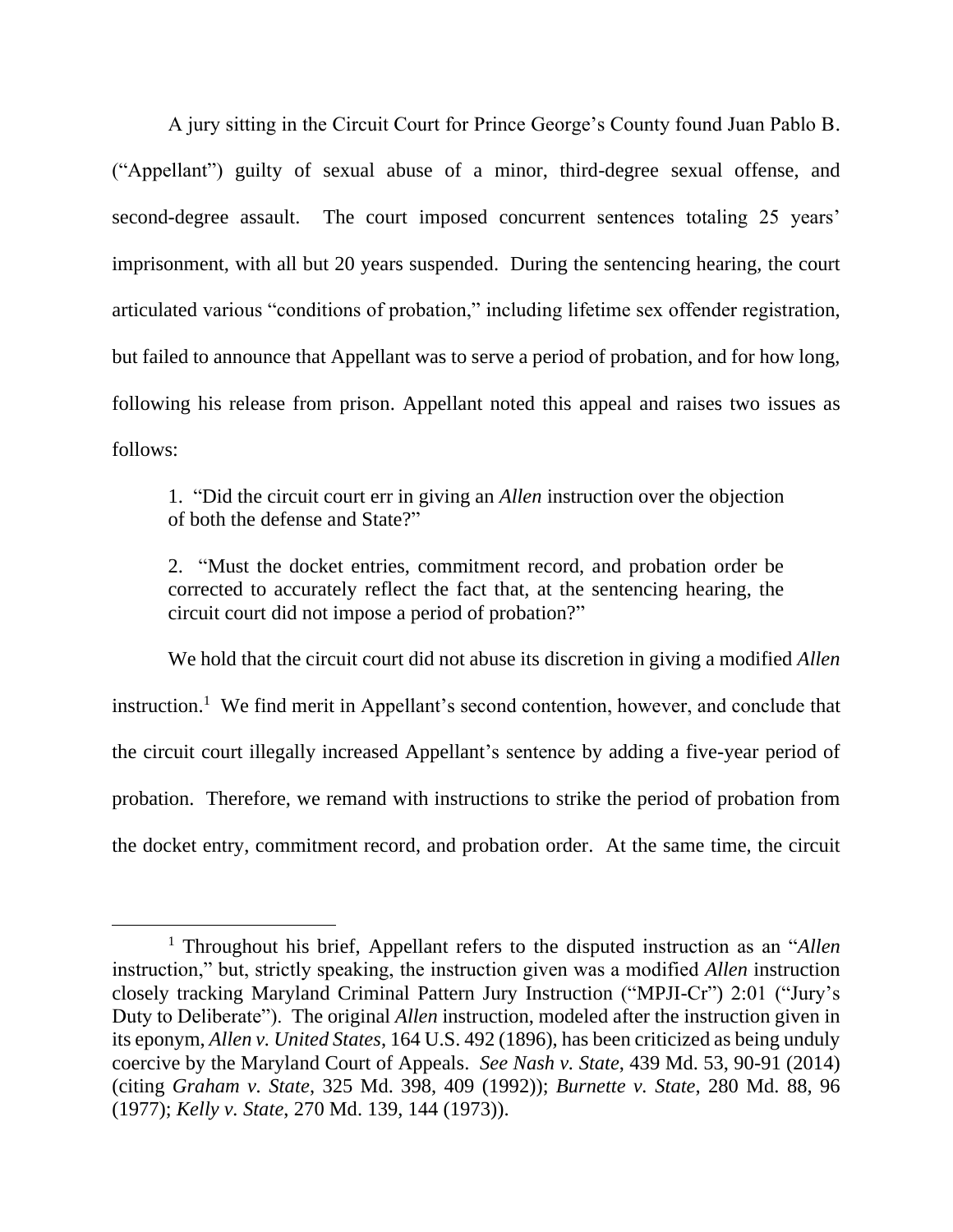court should clarify that, as a result of Appellant's convictions, he remains subject to the conditions of lifetime sexual offender supervision that were imposed in accordance with Maryland Code (2001, 2018 Repl. Vol.), Criminal Procedure Article ("CP"), § 11-723.<sup>2</sup>

### **BACKGROUND**

The victim in this case was Appellant's daughter,  $V<sup>3</sup>$ . At the time of the offenses,

V. lived with her parents, Appellant and Irma D., in a one-bedroom apartment in

 $2$  Section 11-723(d)(3) provides:

The conditions of lifetime sexual offender supervision may include:

(vii) requiring a person to take regular polygraph examinations;

(viii) prohibiting a person from contacting specific individuals or categories of individuals; and

(ix) any other conditions deemed appropriate by the sentencing court.

In addition, the "sentencing court . . . may adjust the special conditions of lifetime sexual offender supervision, in consultation with the person's sexual offender management team." CP § 11-723(d)(4).

<sup>3</sup> To protect the victim's identity, we refer to her by an initial that has no connection to her name. For the same reason, we identify her father using only the first initial in his last name.

<sup>(</sup>i) monitoring through global positioning satellite tracking or equivalent technology;

<sup>(</sup>ii) where appropriate and feasible, restricting a person from living in proximity to or loitering near schools, family child care homes, child care centers, and other places used primarily by minors;

<sup>(</sup>iii) restricting a person from obtaining employment or from participating in an activity that would bring the person into contact with minors;

<sup>(</sup>iv) requiring a person to participate in a sexual offender treatment program;

<sup>(</sup>v) prohibiting a person from using illicit drugs or alcohol;

<sup>(</sup>vi) authorizing a parole and probation agent to access the person's personal computer to check for material relating to sexual relations with minors;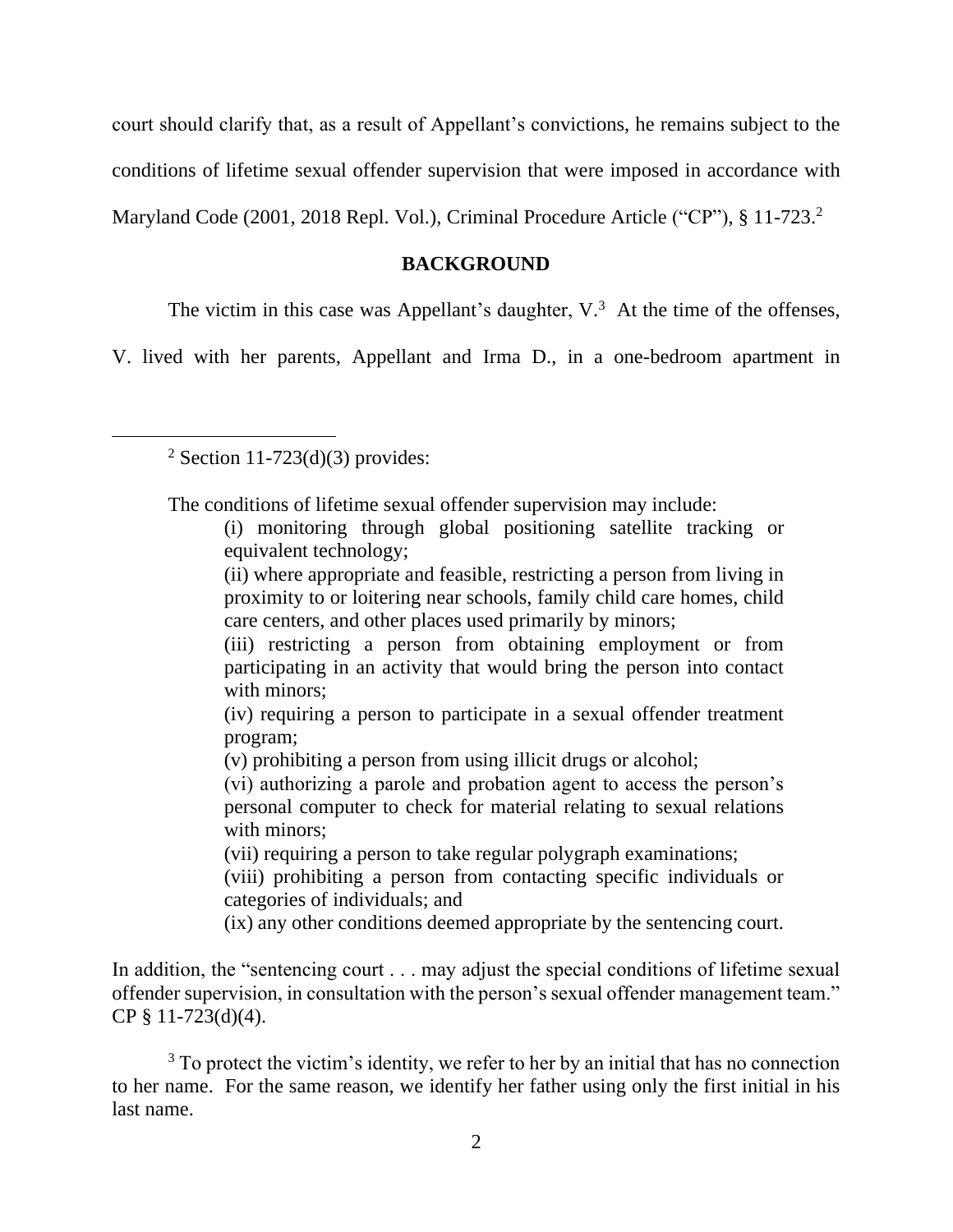Hyattsville in Prince George's County. Both parents worked, and Appellant frequently was home alone with V.

V. testified at trial that the abuse began before she had reached the age of ten. The first incident that she could recall happened when she was on the couch, watching television, and Appellant ran his hands along her thighs and up to her "private parts." According to V., Appellant would abuse her in this manner "multiple times when" they "were home alone."

On another occasion, while V. was in the kitchen preparing food, Appellant approached her from behind and fondled her breasts. At other times, Appellant would crawl into V.'s bed while she was trying to sleep and "touch" her. V. then testified that Appellant raped her one evening, just before they were supposed to leave to pick up her mother from work. On yet another occasion, Appellant entered the bathroom while V. was bathing and took photographs of her. Appellant occasionally played pornographic videos in V.'s presence and would tell her various sexual acts that he wanted to perform with her.

Eventually, when she was approximately 15 years old, V. told her cousin that her father had been sexually abusing her. Shortly after that, V. also informed her aunt, uncle, and mother of the abuse.

V.'s mother notified the police that her daughter had been sexually abused by her husband. Ultimately, a four-count indictment was returned, in the Circuit Court for Prince George's County, charging Appellant with sexual abuse of a minor family member, rape in the second degree, sexual offense in the third degree, and assault in the second degree. The matter proceeded to a two-day jury trial, during which only V. and her mother testified.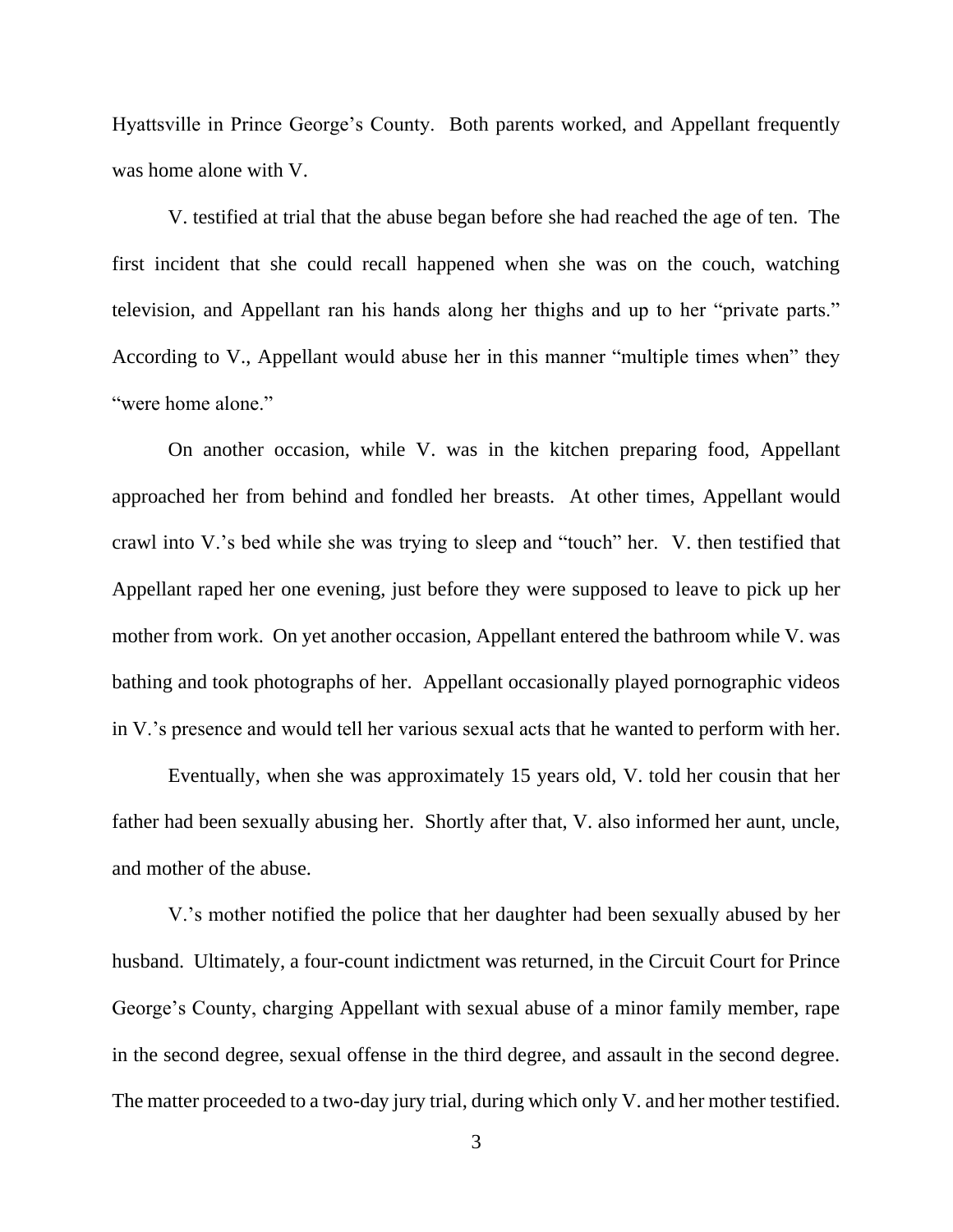The jury acquitted Appellant of second-degree rape but found him guilty of the remaining charges.

The court sentenced Appellant to the following concurrent terms of imprisonment: (1) for sexual abuse of a minor, 25 years, with all but 20 years suspended; (2) for third-degree sexual offense, ten years, with all but two years suspended; and (3) for second-degree assault, ten years, with all but six months suspended. The court also ordered, among other things, that Appellant register as a lifetime sexual offender.

At the sentencing hearing, the court mentioned terms of probation but failed to state that it was imposing a period of probation. The same day, but after the hearing had concluded, the court issued a probation order, signed by Appellant, stating the conditions of probation and that Appellant was subject to a five-year term of probation upon release from incarceration.

We include additional facts in our discussion of the issues.

#### **DISCUSSION**

### **I.**

### **Modified** *Allen* **Instruction**

### **a. Circumstances leading to instruction**

When, at the close of the State's case-in-chief, the parties and the court conferred on instructions, the court noted that "[b]oth parties [were] requesting [instruction] 2:01, jury's duty to deliberate," but that it would "hold off on that one" because it "normally"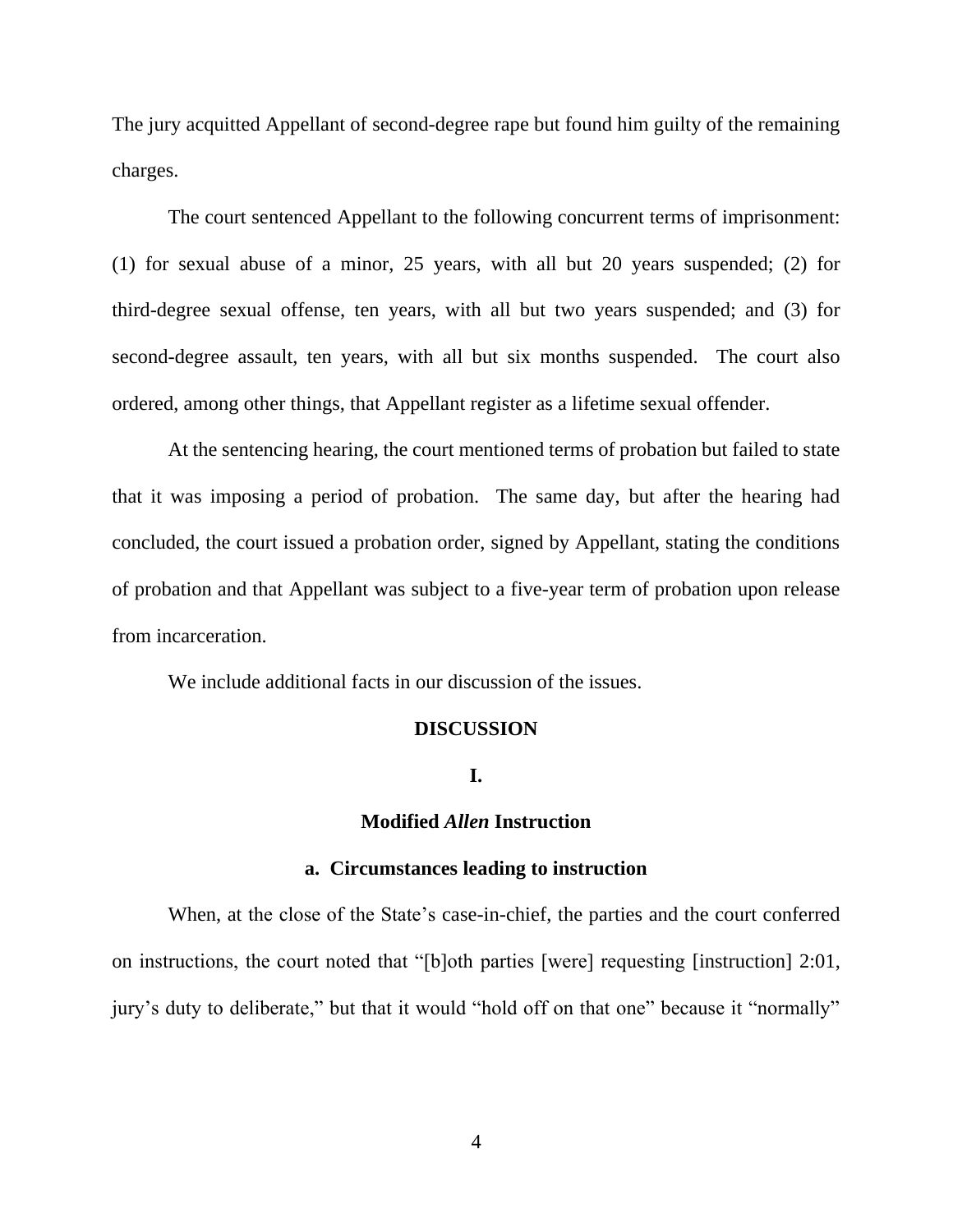would not give that instruction "until we have the Allen charge situation."<sup>4</sup> Subsequently, after the jury had been deliberating approximately 90 minutes, it sent a note to the court, stating: "We agree on 3 counts, but can't agree on one. How do we proceed?" A bench conference ensued.

The court informed the parties that it had received the jury note and sought their views on what course of action it should take. The prosecutor suggested that the court should simply advise the jury to continue its deliberations, and defense counsel concurred. The court disagreed, observing that "the jury has had approximately an hour and a half to review the testimony" of the principal witness and that her testimony "was enough for the jury to arrive with a verdict on the majority of the counts." Noting that the jury was "looking for guidance with respect to their current position of being deadlocked on one count," the court declared that, "[o]ver the objections of both parties," it would give the modified *Allen* instruction, MPJI-Cr 2:01, and it proceeded to do so. Just over twenty

<sup>4</sup> Maryland Criminal Pattern Jury Instruction 2:01 provides:

The verdict must be the considered judgment of each of you. In order to reach a verdict, all of you must agree. In other words, your verdict must be unanimous. You must consult with one another and deliberate with a view to reaching an agreement, if you can do so without violence to your individual judgment. Each of you must decide the case for yourself, but do so only after an impartial consideration of the evidence with your fellow jurors. During deliberations, do not hesitate to reexamine your own views. You should change your opinion if convinced you are wrong, but do not surrender your honest belief as to the weight or effect of the evidence only because of the opinion of your fellow jurors or for the mere purpose of reaching a verdict.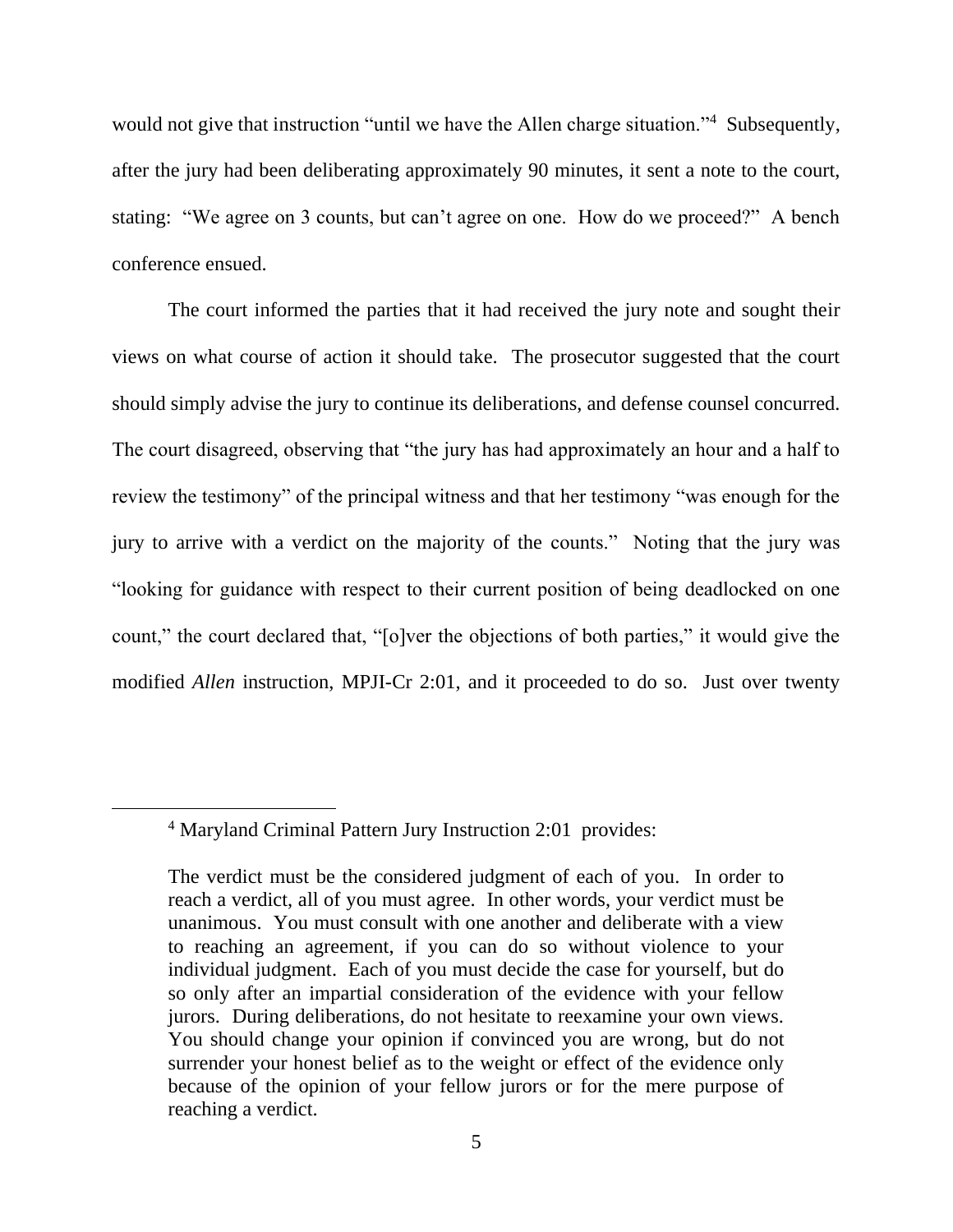minutes later, the jury rendered its verdict, acquitting Appellant of second-degree rape and finding him guilty of the remaining charges.

### **b. Analysis**

Appellant contends that the circuit court abused its discretion by giving a modified *Allen* instruction after the jury had deliberated "for only 90 minutes," near the end of the day, and after both the defense and prosecution objected to giving the instruction. Recognizing that the instruction given by the judge closely tracked MPJI-Cr 2:01, Appellant maintains, nonetheless, that the court abused its discretion in giving that instruction under the circumstances of this case. The State counters that, under all the circumstances (and largely for the reasons expressed by the judge), the court did not abuse its discretion.

We begin our analysis with Maryland Rule 4-325 governing jury instructions. The

Rule states in relevant part:

**(a) When Given.** The court shall give instructions to the jury at the conclusion of all the evidence and before closing arguments and may supplement them at a later time when appropriate. In its discretion the court may also give opening and interim instructions.

\* \* \*

**(c) How Given.** The court may, and at the request of any party shall, instruct the jury as to the applicable law and the extent to which the instructions are binding. The court may give its instructions orally or, with the consent of the parties, in writing instead of orally. The court need not grant a requested instruction if the matter is fairly covered by instructions actually given.

Under Rule 4-325(a), the court "may supplement" the instructions "at a later time

when appropriate." Then, under Rule  $4-325(c)$  the court "may . . . instruct the jury as to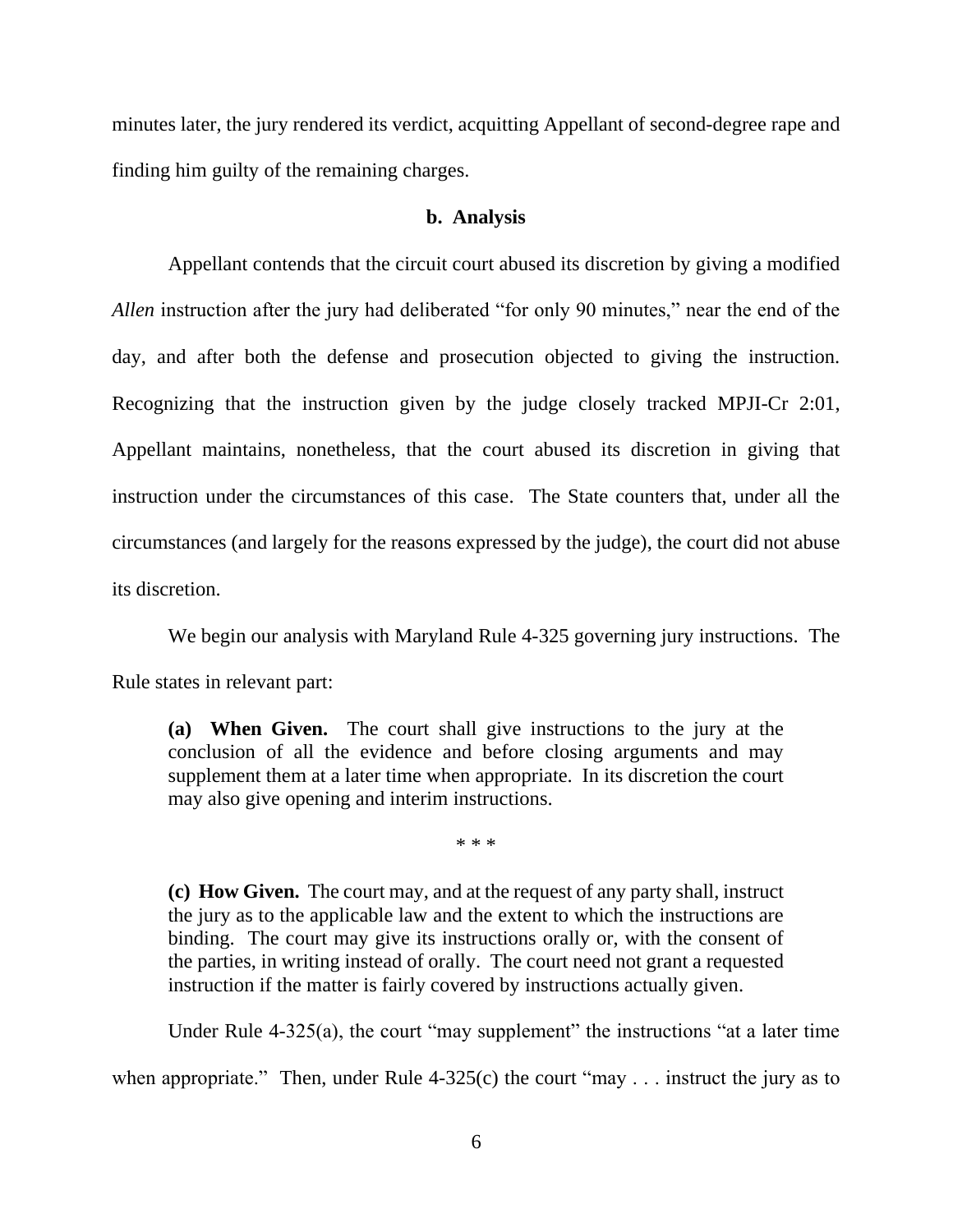the applicable law and the extent to which the instructions are binding." Attendant to the trial court's broad authority in this regard, our review of the court's decision to give a particular jury instruction is under an abuse of discretion standard. *Appraicio v. State*, 431 Md. 42, 51 (2013). "Where the decision or order of the trial court is a matter of discretion it will not be disturbed on review except on a clear showing of abuse of discretion, that is, discretion manifestly unreasonable, or exercised on untenable grounds, or for untenable reasons." *Atkins v. State*, 421 Md. 434, 447 (2011) (quoting *Gunning v. State*, 347 Md. 332, 351-52 (1997)).

As Judge McDonald explained in *Armacost v. Davis*, "[m]ost of the court's instructions on the law are given after the close of the evidence, but certain instructions may be given at the outset of the trial, during its course, or in response to jury questions or notes. A trial court enjoys a fair amount of discretion in what it tells the jury, although any instructions it gives must be consistent with the law." 462 Md. 504, 510-11 (2019). "Supplemental instructions can include an instruction given in response to a jury question." *Appraicio*, 431 Md. at 51. When the trial court is presented with a jury question, it "must respond with a clarifying instruction when presented with a question involving an issue central to the case." *Id.* (quoting *Cruz v. State*, 407 Md. 202, 211 (2009)).

Here, among the circumstances the court faced were: the jury presented the court with a note, stating that it had reached agreement on three of the four charges but was *deadlocked* on the remaining one and *requested guidance* on how to proceed; the trial court had not given the duty-to-deliberate instruction, as requested by the parties, when it instructed the jury prior to the beginning of deliberations; the parties *then* objected to the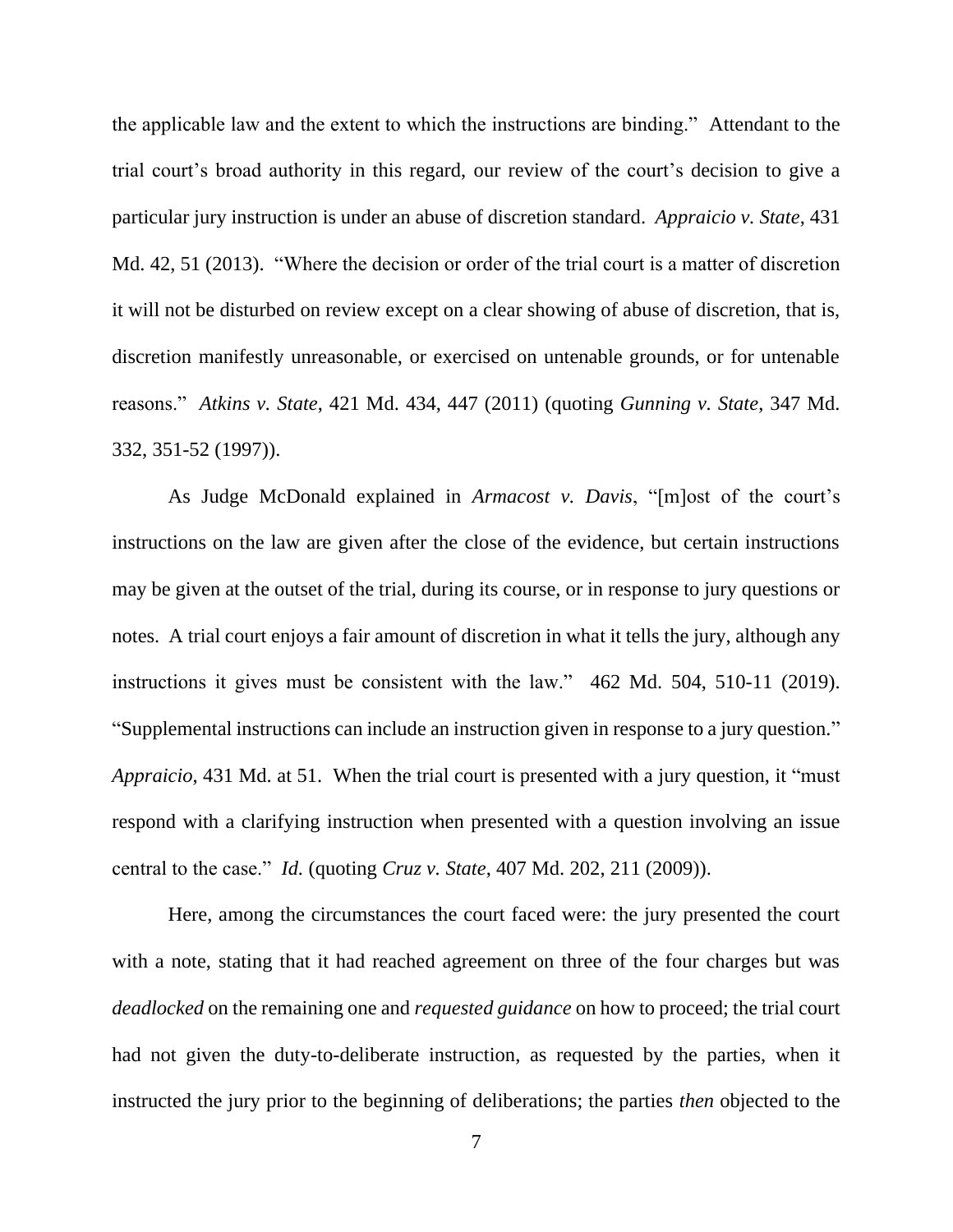instruction; the jury had been deliberating approximately 90 minutes before presenting the note at approximately 5:30 p.m.; and, as the court declared, this was a relatively uncomplicated case, turning primarily on the testimony of a single witness (the victim).

Not all of these circumstances pull in the same direction. Appellant emphasizes the parties' objection to giving the instruction; what he regards as the relatively brief duration of jury deliberations; and the timing at the end of the day, which he maintains encouraged a rush to judgment. Other circumstances, however, weigh in favor of the trial court's decision to give the duty-to-deliberate instruction. First, the parties had requested the court give the same instruction following the close of all the evidence, but the court declined, expressing its preference to hold the instruction in reserve if needed.<sup>5</sup> Second, the court aptly observed that this was a relatively straightforward case, in which only two witnesses testified. Third, and what distinguishes this case from many cited by Appellant, the jury asked for the court's instruction on how to proceed, triggering the court's obligation to advise the jury. *Appraicio*, 431 Md. at 51; *Cruz*, 407 Md. at 211. Under these circumstances, we cannot say that the court's action was "manifestly unreasonable," or that it exercised its discretion "on untenable grounds, or for untenable reasons." *Atkins*, 421 Md. at 447.

Appellant's reliance upon *Fletcher v. State*, 8 Md. App. 153 (1969), is misplaced. We said, there, that whether giving a duty-to-deliberate instruction constitutes reversible

<sup>5</sup> We observe that the "Notes on Use" appended to MPJI-Cr 2:01 expressly contemplate that a judge may hold such instructions in reserve, stating: "This instruction may be given before the jury deliberates and/or if the jury becomes deadlocked."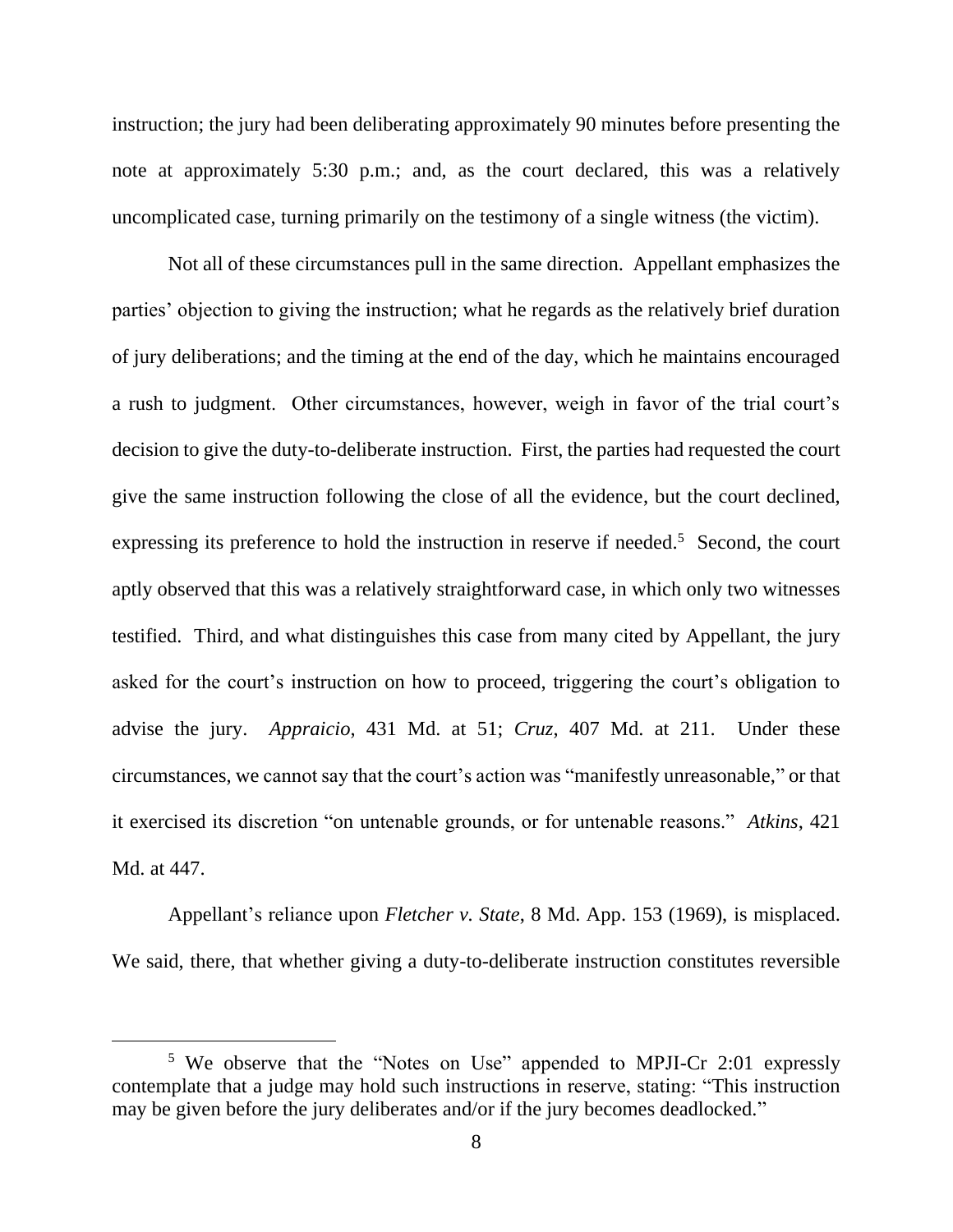error "depends not only upon the language used but upon the conditions and attendant circumstances under which the instruction is given." *Id.* at 155. The circumstances in *Fletcher* were markedly different from those faced by the trial court here. In *Fletcher*, "no communication from the jury was received by the judge indicating any disagreement or difficulty in reaching a verdict or that they did not understand the instructions already given," and the trial court gave the instruction sua sponte, after the jury had deliberated for a little more than an hour, in a complex case involving multiple defendants. *Id.* at 158. In stark contrast, the jury in this case had expressly requested the court's help and indicated to the court that it was deadlocked on one count. As in *Armacost v. Davis*, where the court issued a modified *Allen* instruction to aid a seemingly deadlocked jury, 462 Md. at 539, the judge in the instant case acted reasonably by delivering the instruction when the jury was deadlocked on one of the counts. The fact that the jury had only been deliberating approximately 90 minutes before alerting the court to its deadlock on one count is not alarming, given that there were only two witnesses who testified. Accordingly, we hold that the circuit court did not abuse its discretion in giving the modified *Allen* instruction.

### **II.**

### **Supervised Probation**

### **a. Sentencing hearing and subsequent order**

At the conclusion of the sentencing hearing, the court sentenced Appellant as follows:

[W]ith respect to child abuse -- sexual child abuse, the Court will impose a sentence of 25 years' incarceration, suspend all but 20 years, give you credit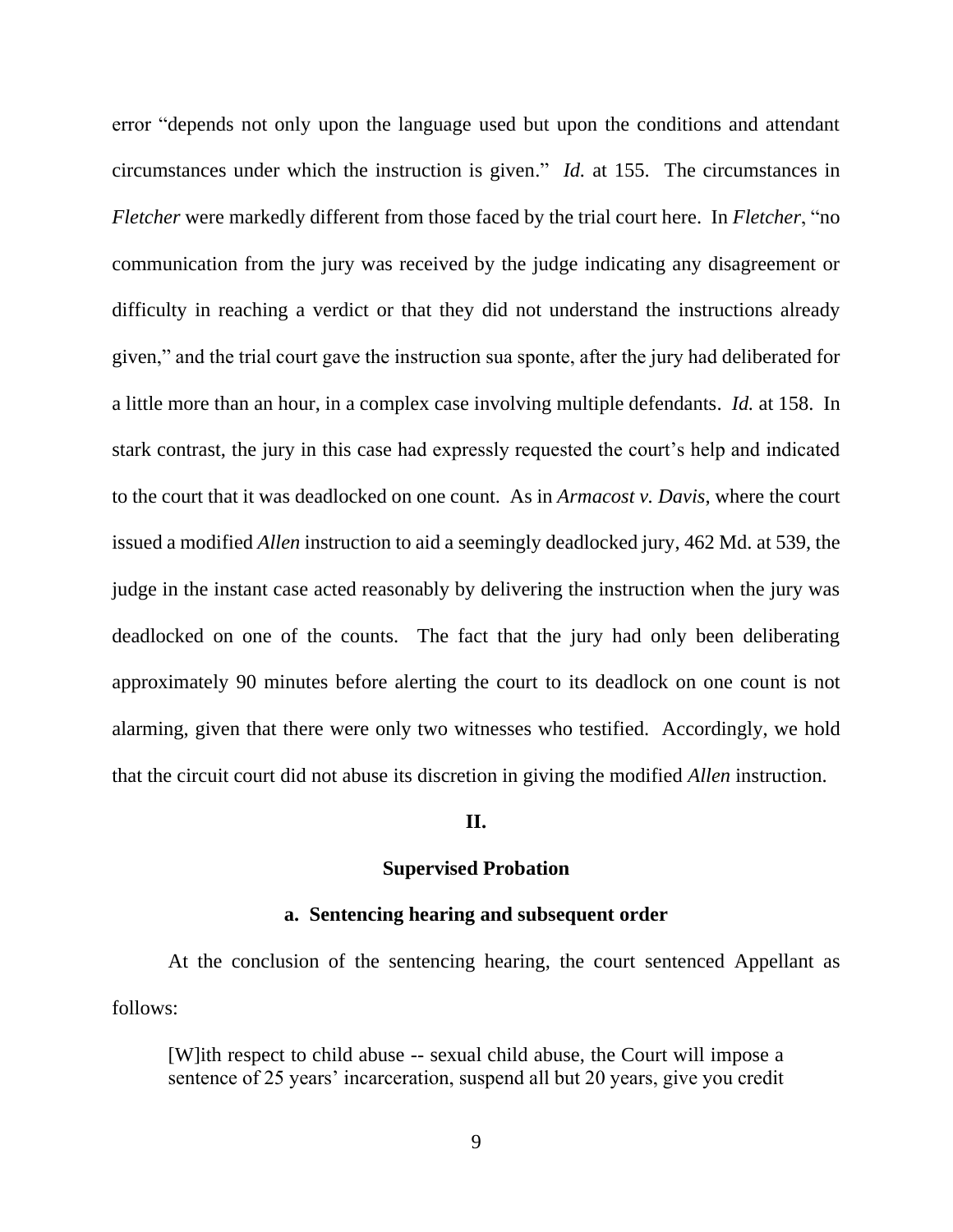for 447 days already served. Just so the record is clear, I am going two years above guidelines due to the nature and circumstances of the offense at hand.

With respect to sex offense in the third degree, the Court will impose a sentence of ten years' incarceration, suspend all but two years to run concurrent to the sentence imposed for . . . Count One.

\* \* \*

With respect to Count Four, second degree assault, the Court will impose a sentence of ten years' incarceration, suspend all but six months to run concurrent to the sentence imposed in Count One and Count Three.

**As conditions of probation, we will mandate that the defendant register as a lifetime sexual offender. We will also order that the defendant participate in the Sex Offender Program as needed by Parole and Probation. We will also order that the defendant have no contact -- excuse me, no contact with his daughter, [V.], and no contact with . . . [the mother**].

We will also order that the defendant undergo drug and alcohol evaluation and treatment as deemed appropriate by Parole and Probation. . . . Lifetime supervision, also.

\* \* \*

You have 30 days to file an appeal, 30 days to file application for review of sentence, 90 days to file a motion for reconsideration of sentence. If you wish to exercise any of those post-sentencing rights, I suggest you speak to your attorney as soon as possible. **You do have some paperwork that you need to sign, so just have a seat.**

(Emphasis added).

Although the court declared several conditions of probation, it framed those conditions around mandating registration and participating in the sex offender program. Apart from that, the court failed to state in open court that it was, in fact, imposing any period of probation. On the same day, however, the court issued a probation order, signed by Appellant, restating the conditions of probation that it had ordered in open court *and*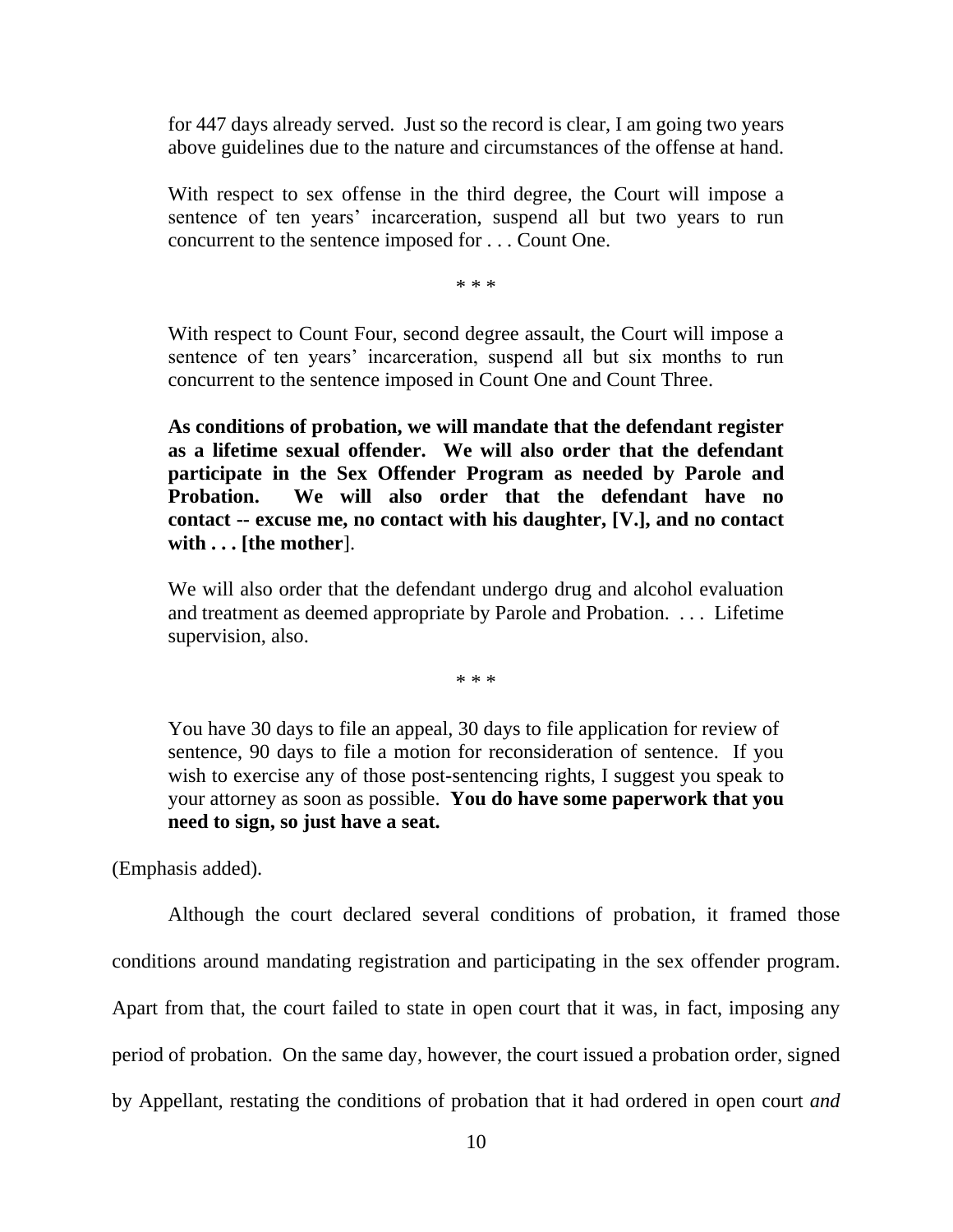that Appellant was subject to a five-year term of probation upon release from incarceration. A daily sheet, dated the day of the sentencing hearing and filed the following week, indicated the five-year term of probation, and a corresponding docket entry reflects the same period of probation.

Before this Court, Appellant contends that the circuit court illegally increased his sentence by adding a five-year term of probation after he already had left the courtroom following the pronouncement of sentence. Invoking Maryland Rule 4-345(a) and *Walczak v. State*, 302 Md. 422 (1985) (permitting an appellant to raise a claim of sentence illegality without having raised an objection below), he requests that we strike the five-year probationary period because, he alleges, it was not imposed during the sentencing hearing and is therefore intrinsically unlawful.

The State counters that the court committed a mere procedural error and that the sentence it imposed was not intrinsically illegal. The State points out that Appellant does not dispute that both parties argued in favor of dispositions that included a period of probation at the sentencing hearing, and that the court imposed numerous conditions of probation. Nor does Appellant dispute that the probation order that both he and the judge signed on the same day reflects that the court ordered five years' probation. Consequently, the State asserts, the court's failure to mention the duration of the probation period amounted to no more than mere procedural error. The State directs us to *Bailey v. State*, 464 Md. 685 (2019), wherein the Court of Appeals stressed: "Rule 4-345(a) is intended to correct sentences that are inherently illegal, not just merely the product of procedural error." *Id.* at 696 (cleaned up). It follows, the State urges, that because Appellant did not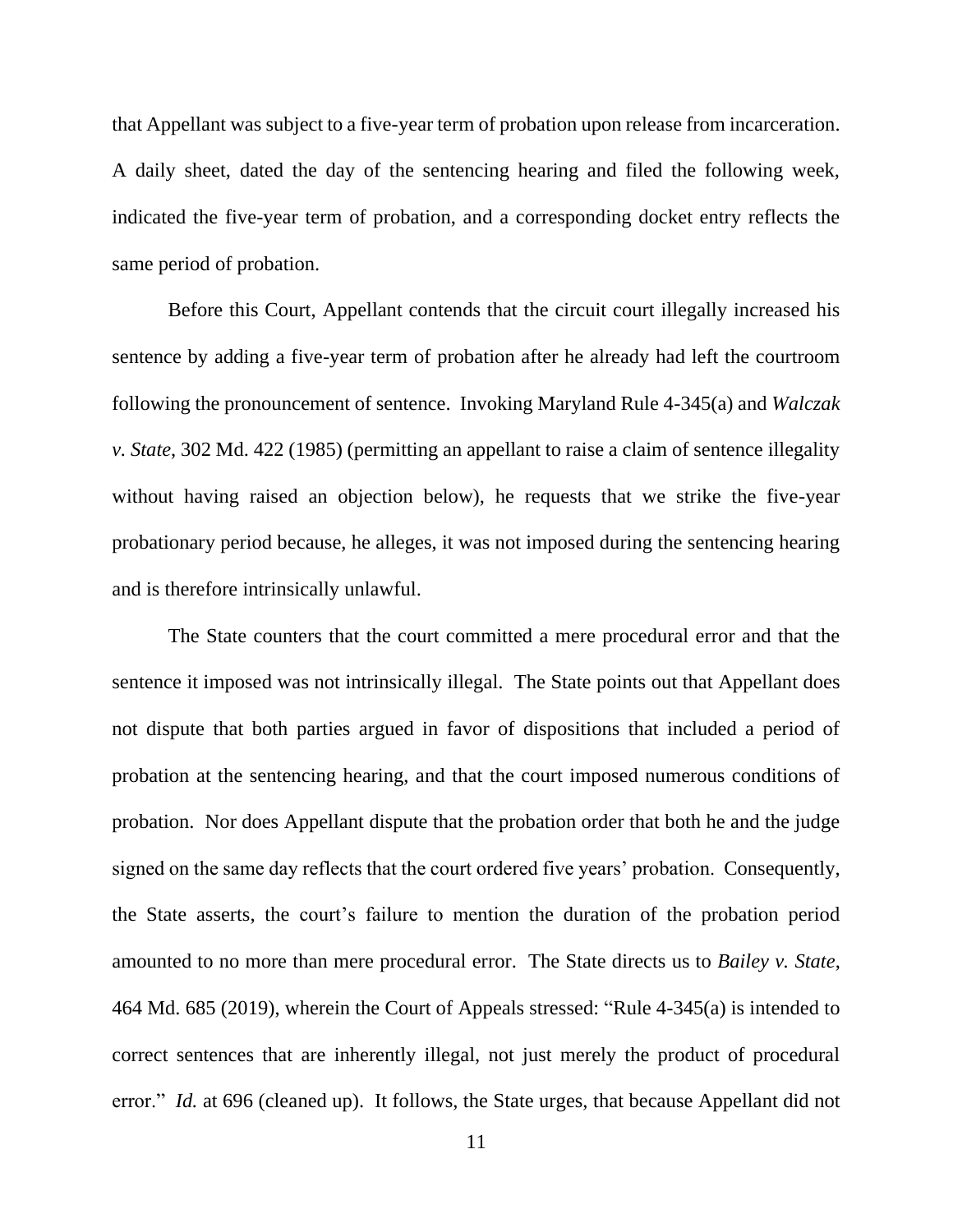lodge a contemporaneous objection and, furthermore, signed the probation order issued by the circuit court, Appellant waived his claim. As a fallback position, the State notes that, were we to vacate the period of probation, Appellant would nonetheless be "subject to various mandatory supervision requirements that must remain in place regardless."

#### **b. Analysis**

An intrinsically illegal sentence "is a sentence 'not permitted by law.'" *State v. Wilkins*, 393 Md. 269, 273 (2006) (quoting *Walczak*, 302 Md. at 427). Indeed, this elemental principle delimits the trial court's revisory power under Maryland Rule 4-345(a), for an error committed by the court during a sentencing proceeding "is not ordinarily cognizable under Rule 4-345(a) where the resulting sentence or sanction is itself lawful." *Id.* at 275. Our examination into whether the sentence imposed in the underlying case was illegal must begin with an antecedent inquiry: how to interpret the record.

#### *1. Interpreting the record*

According to Appellant, our interpretation must give primacy to the transcript of the sentencing hearing. Relying on *Cathcart v. State*, 397 Md. 320 (2007), <sup>6</sup> Appellant contends that the court's failure to declare the duration of probation stripped the purported split sentences of their character as such, and they thereby became, by operation of law, terms of active incarceration only, without any attendant period of probation. Viewed in

<sup>&</sup>lt;sup>6</sup> When a court imposes a total sentence and suspends the execution of a part of it, we refer to that sentence as a "split sentence." *Ridenour v. State*, 142 Md. App. 1, 7 (2001). In *Cathcart*, the Court of Appeals held that, where a court purports to impose a split sentence but fails to impose a period of probation, the "unsuspended part of the sentence . . . becomes, in law, the effective sentence." 397 Md. at 330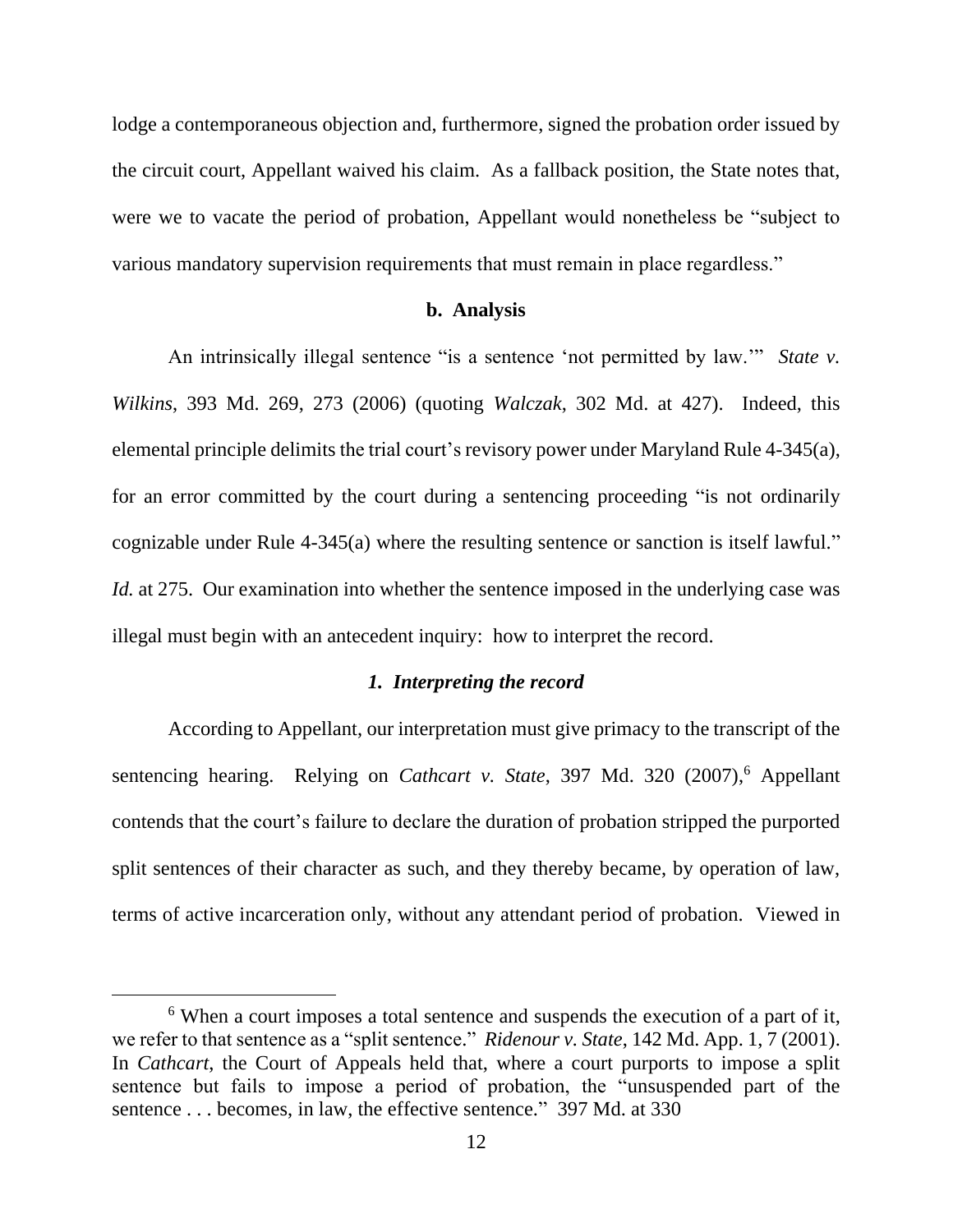that light, the court's attempt to "correct" the orally pronounced sentence by including a five-year term of probation in the probation order amounted to an illegal increase in sentence.

The State counters that we should interpret the transcript and the probation order as a whole. According to the State, both parties were aware that the court could impose a period of probation, and the "transcript makes abundantly clear that the trial court was imposing a period of probation as part of [the] disposition." Therefore, maintains the State, there is no conflict between the transcript and the probation order. Once again, insists the State, any error the court may have committed in failing to declare orally the duration of probation was, at most, a procedural irregularity, not an intrinsic illegality.

The general rule is that, where there is a conflict between a sentencing transcript and either a docket entry or a commitment record, the transcript controls unless it is shown to be in error. *See, e.g.*, *Gatewood v. State*, 158 Md. App. 458, 481-82 (2004) (transcript generally prevails over docket entry), *aff'd*, 388 Md. 526 (2005); *Dutton v. State*, 160 Md. App. 180, 191-92 (2004) (transcript generally prevails over commitment record). The parties disagree whether the same rule applies to a conflict between a transcript and a probation order. But first, we must determine whether there really is a conflict between the transcript and the probation order in this case.

There is no dispute that the court did not declare, in open court, that it was imposing a period of probation or its duration, although it purported to impose several conditions of probation. And, while Appellant was still before the sentencing court, he was informed that there was "some paperwork" that he "need[ed] to sign" and that he should "just have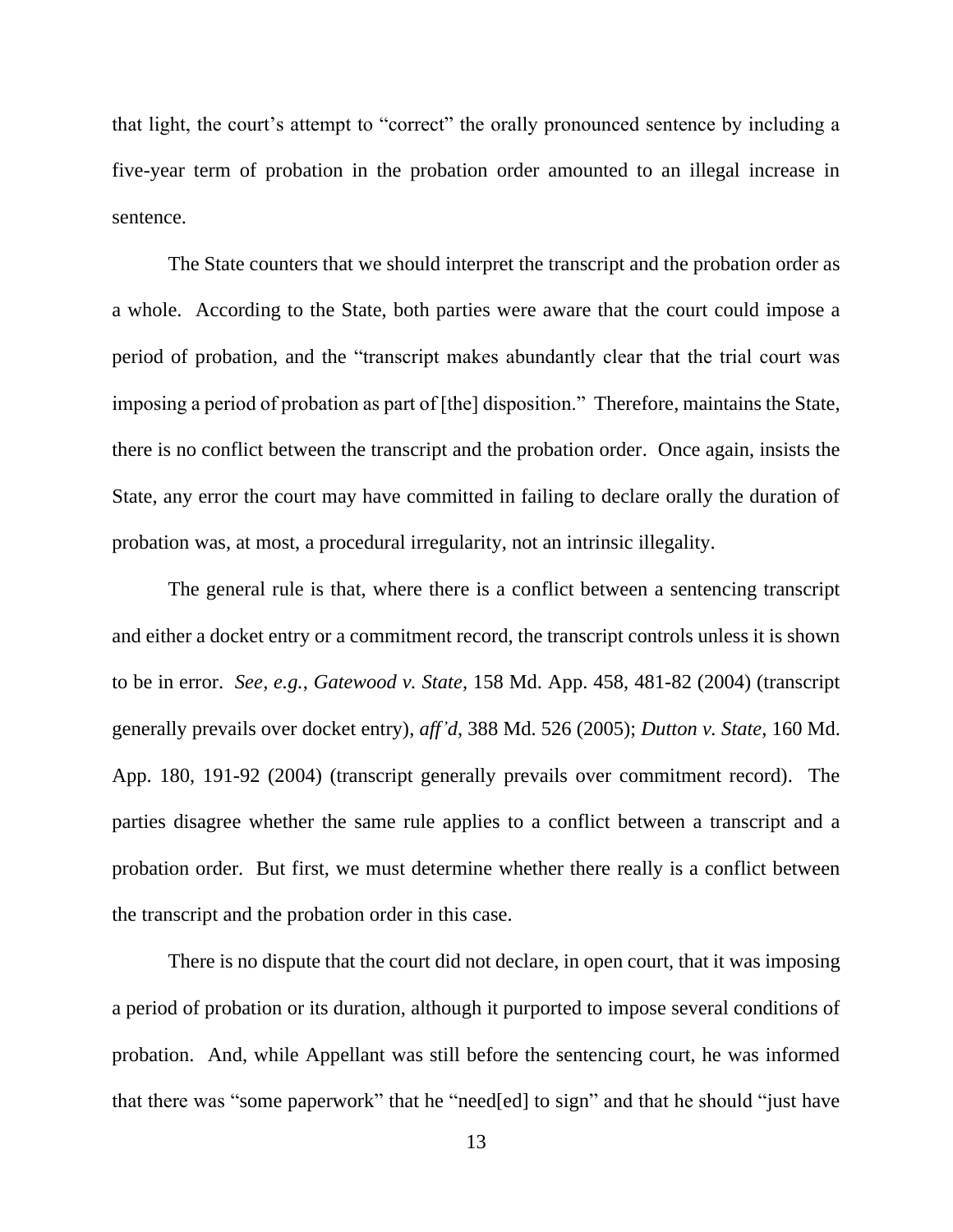a seat." That "paperwork" included the probation order, dated that same day, which Appellant signed after the hearing.

This would be a clear-cut case had there been no reference to "conditions of probation" and "some paperwork" in the sentencing transcript. In *Shade v. State*, we held that a sentencing court's failure to impose probation, in open court at sentencing, could not be reconciled with a probation order purporting to do so, which had been entered into the record unilaterally by the court. 18 Md. App. 407, 411 (1973). We reasoned that

[t]he unilateral perfunctory execution by the trial judge of an 'Order for Conditional Suspension of Sentence' may not change the conditions imposed at the time of sentencing, nor does it, per se, give rise to a rational inference that the probationer knew of its terms or of its existence.

*Id.* In *Shade*, however, "there was nothing in the transcript" indicating that the defendant had been placed on probation. *Id.* at 410. Here, by contrast, the transcript plainly reflects that the judge referred not only to various conditions of probation but also to "some paperwork," which turned out to be the probation order, issued the same day, and signed by Appellant after the sentencing hearing.

We conclude that the mention of probation conditions and "some paperwork" renders the transcript ambiguous as to whether Appellant was fully aware that he was being sentenced to probation in addition to the conditions imposed under CP § 11-723. But there is clearly no indication in the transcript that Appellant was being sentenced to a five-year period of probation effective upon his release from incarceration. Therefore, we resolve that the probation order, which defines the terms and conditions of a five-year period of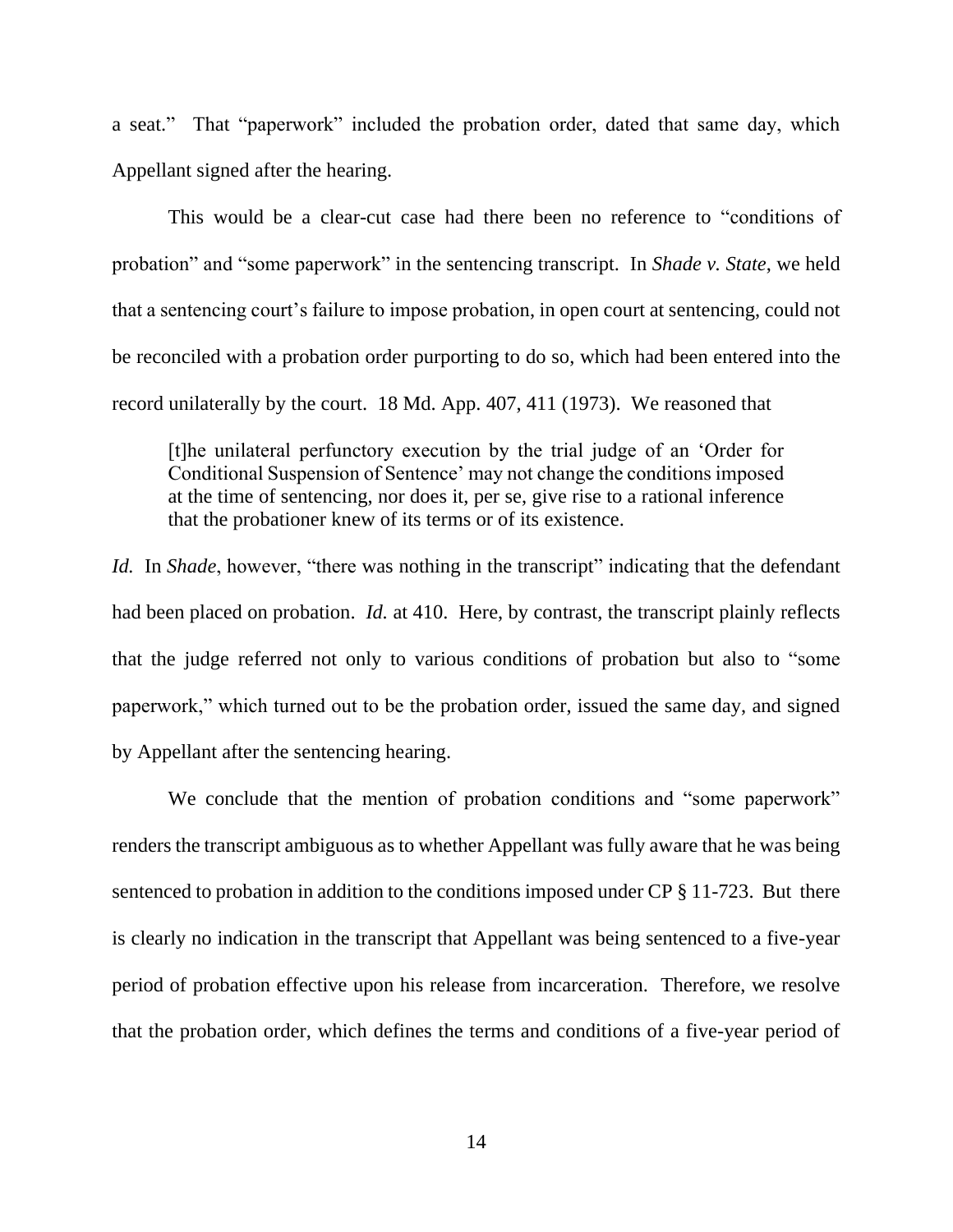probation, is in conflict with the transcript, which neither defines nor mentions a period of probation.

We turn next to consider the legality of the court's action imposing probation through the near-contemporaneous issuance of the probation order without having advised Appellant during the hearing that he was sentenced to a five-year period of probation effective upon his release from incarceration.

### *2. Whether, under the circumstances, imposition of probation via entry of the probation order resulted in an inherently illegal sentence*

### **i. Rule violation?**

Two rules address the issue before us: Maryland Rule 4-345(c), governing correction of a mistake in the announcement of sentence; and Maryland Rule 4-346(a), governing the imposition of probation. We will consider each rule in turn.

In *Costello v. State*, the Court of Appeals declared the basic principle governing the

method by which a court may impose a sentence:

The law does not permit speculation as to the sentencing judge's subjective intent in order to ascertain the extent of the convicted person's punishment. Sentencing is a definite and objective matter, and it is for that reason that the only sentences known to the law are those which appear in the public records of the courts.

240 Md. 164, 168 (1965). In *Robinson v. Lee*, the Court of Appeals further declared that a "trial judge's obligation is to articulate the period of confinement with clarity so as to

facilitate the prison authority's task."<sup>7</sup> 317 Md. 371, 379 (1989).

<sup>7</sup> The issue in *Lee* focused on ambiguity as to whether the sentencing court had imposed concurrent or consecutive sentences, and thus the Court spoke of a "period of (Continued)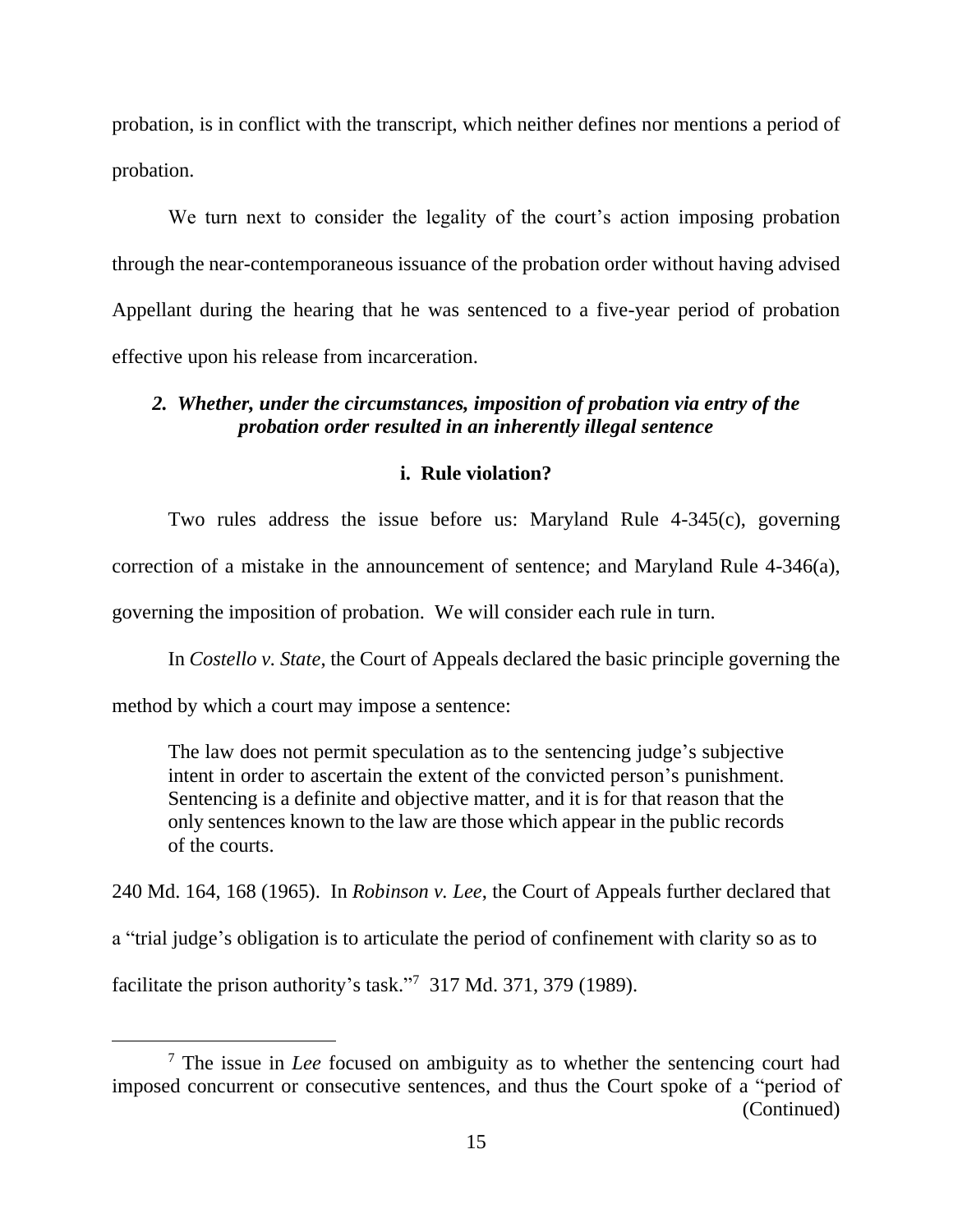A sentencing court is not entirely powerless to correct a mistake in its announcement of a sentence, but its authority to do so is circumscribed by Rule 4-345(c), which provides:

**Correction of Mistake in Announcement.** The court may correct an evident mistake in the announcement of a sentence if the correction is made on the record before the defendant leaves the courtroom following the sentencing proceeding.

In *State v. Brown*, the Court of Appeals interpreted what is meant by an "evident mistake in the announcement of a sentence." 464 Md. 237, 240 (2019). The Court concluded that, "for a 'mistake in the announcement of a sentence' to be 'evident' under Maryland Rule 4-345(c), the mistake must be clear or obvious," not "merely unusual or anomalous compared to other sentences that the trial court imposed during the same sentencing proceeding[.]" *Id.* at 243. The Court further instructed that, if a mistake in announcement is brought to a sentencing court's attention, it must "acknowledge that it made a mistake in the announcement of a sentence," and it must "indicate that it is correcting the mistake." *Id.* at 266.

Maryland Rule 4-346(a) governs the imposition of probation and provides:<sup>8</sup>

**Manner of Imposing.** When placing a defendant on probation, the court shall advise the defendant of the conditions and duration of probation and the possible consequences of a violation of any of the conditions. The court also shall file and furnish to the defendant a written order stating the conditions and duration of probation.

confinement." 317 Md. 371, 379 (1989). We think a sentencing court's obligation extends to imposing a period of probation with equal clarity.

<sup>&</sup>lt;sup>8</sup> A rule substantially similar to Rule 4-346 first was adopted by the Court of Appeals as former Rule 775, effective July 1, 1977, as part of an earlier comprehensive revision to the Criminal Rules. 4 Md. Reg. 235, 255 (Feb. 16, 1977).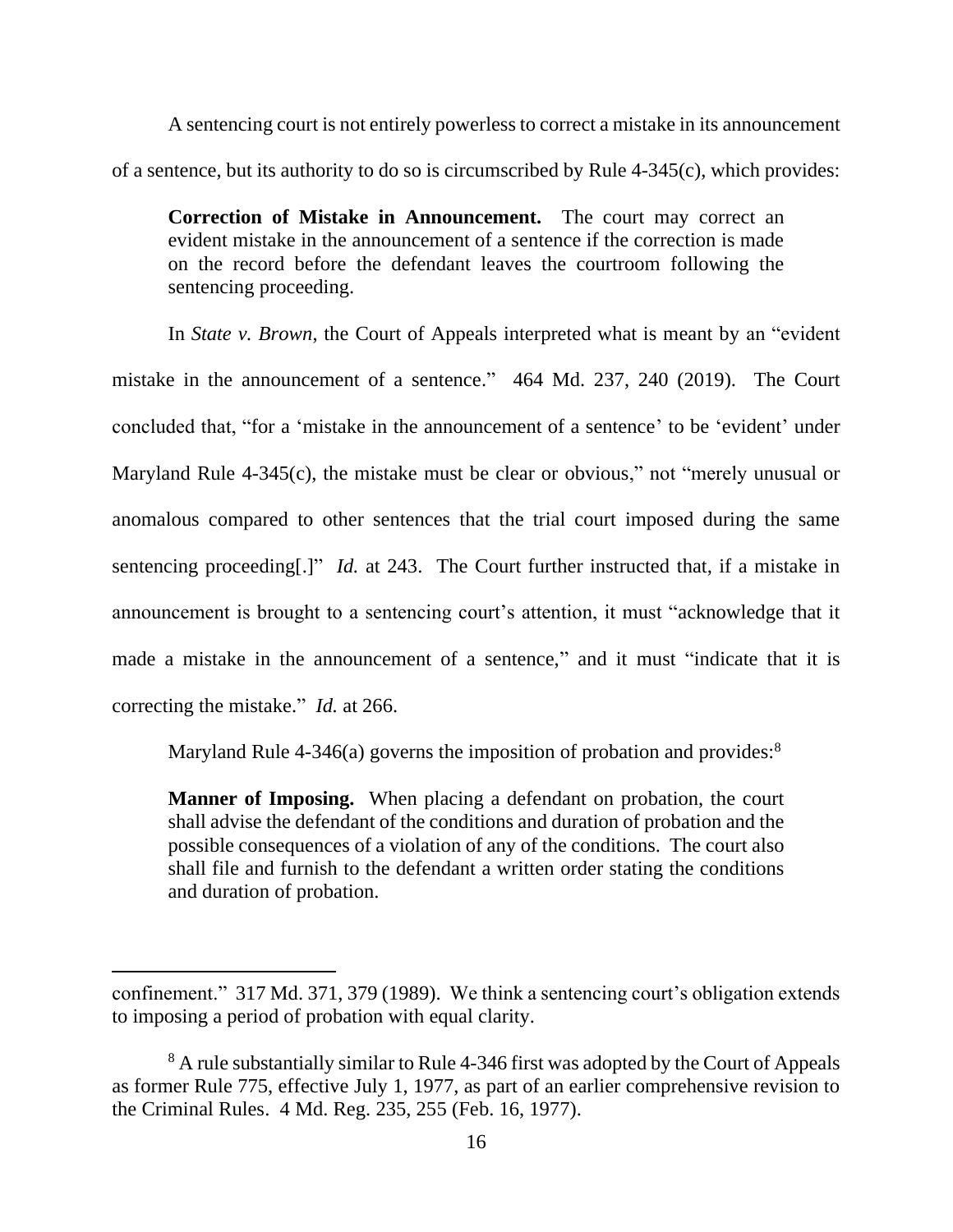The plain language of Rule 4-346(a) is mandatory. The Rule expressly requires a sentencing court to render the advisements during the announcement of sentence in open court, if it chooses to impose a period of probation.

It is undisputed that the underlying transcript reflects that at the sentencing hearing, the circuit court failed to "advise the defendant of the conditions and duration of probation[.]" Md. Rule 4-346(a). Moreover, the court seemingly was unaware that it had failed to do so, and it made no attempt to correct its mistake by means of its authority under Rule 4-345(c). Instead, the court included a five-year term of probation in the subsequently-issued probation order that was signed by Appellant, and the clerk included that term of probation in the docket entry. We hold that under Maryland Rules 4-345(c) and 4-346(a), the court could not correct its mistake (whether knowingly or inadvertently) without doing so on the record in open court while Appellant was still present. Now we are positioned to address whether these rules violations resulted in an illegal sentence.

### **ii. Procedural error or inherent illegality?**

There are three general categories of "intrinsically" or "inherently" illegal sentences within the meaning of Rule 4-345(a): a sentence that either exceeds the maximum provided by statute, *Carlini v. State*, 215 Md. App. 415, 427 (2013), or is less than a mandatory minimum, *Hoile v. State*, 404 Md. 591, 620 (2008); a sentence that "never should have been imposed," *Johnson v. State*, 427 Md. 356, 368-69 (2012); and a sentence that exceeds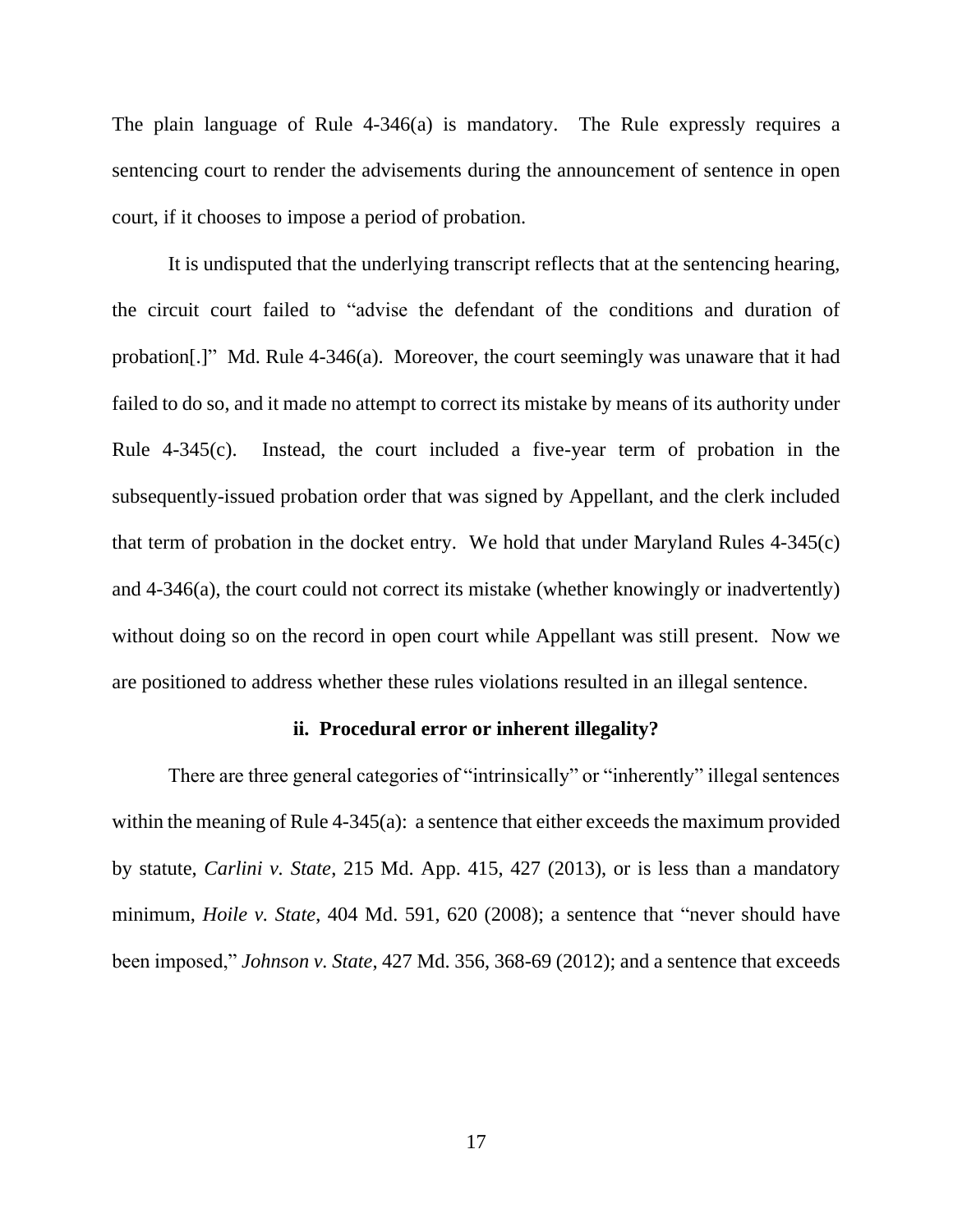the cap established under a binding plea agreement, *Matthews v. State*, 424 Md. 503, 518-  $19(2012).<sup>9</sup>$ 

"There is no simple formula to determine which sentences are 'inherently illegal' within the meaning of Rule 4-345(a)[.]" *Johnson*, 427 Md. at 368. Although undoubtedly a sentence that exceeds the statutory maximum or is less than the mandatory minimum is inherently illegal,  $10$  it is less clear whether a sentence imposed in violation of a mandatory Maryland Rule likewise is inherently illegal. At one time it appeared that it might be the case, under the syllogism that the Maryland Rules "have the force of law until rescinded, changed or modified by the Court of Appeals or otherwise by law," Md. Const., art. IV, § 18(a); that "a sentence not permitted by law" is inherently illegal, *Wilkins*, 393 Md. at 273 (cleaned up); and, that a sentence imposed in violation of a mandatory rule is "a sentence not permitted by law" and, therefore, inherently illegal. There are two noteworthy lines of decisions based upon this syllogism that developed shortly after *Walczak v. State*, 302 Md. 422 (1985).

<sup>9</sup> Decisions rendered prior to the trilogy of *Cuffley v. State*, 416 Md. 568 (2010), *Baines v. State*, 416 Md. 604 (2010), and *Matthews v. State*, 424 Md. 503 (2012) generally set forth only two categories of inherently illegal sentences. *See, e.g.*, *Chaney v. State*, 397 Md. 460, 466 (2007) (stating that an inherent illegality means that "there either has been no conviction warranting any sentence for the particular offense or the sentence is not a permitted one for the conviction upon which it was imposed").

<sup>10</sup> *See, e.g.*, *State v. Hannah*, 307 Md. 390, 403 (1986) (vacating the sentence of probation before judgment and ordering trial court to impose mandatory minimum of five years' imprisonment); *Henry v. State*, 273 Md. 131, 151 (1974) (vacating sentence and remanding for resentencing because trial court imposed a sentence greater than the statutory maximum); *State ex rel. Sonner v. Shearin*, 272 Md. 502, 526 (1974) (vacating the improper suspension of sentence and ordering imposition of mandatory term of five years' imprisonment).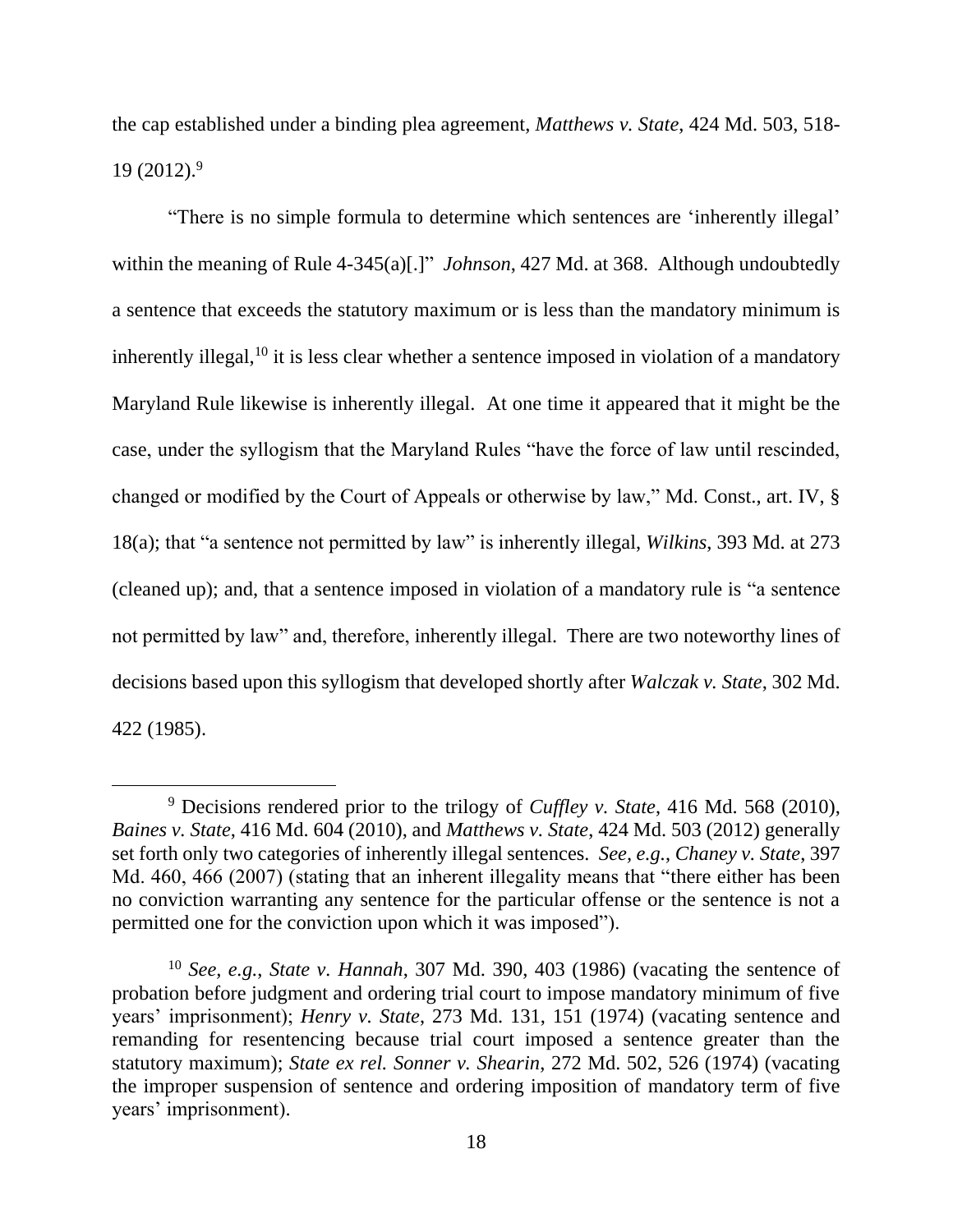In *Armstrong v. State*, we held that a sentence imposed in violation of Maryland Rule 4-245(b) was inherently illegal. 69 Md. App. 23, 35-36 (1986). That Rule governs the notice the State must furnish a defendant prior to trial if it elects to seek a discretionary enhanced sentence for which the defendant may be eligible as a repeat offender.<sup>11</sup> We reasoned that, under *Walczak*, an inherently illegal sentence is one "not permitted by law," that the notice requirement in Rule 4-245(b) is mandatory, and that, therefore, an enhanced sentence imposed in violation of Rule 4-245(b) is a sentence "not permitted by law" and, thus, inherently illegal. *Armstrong*, 69 Md. App. at 34-36.

Several years later, in *Carter v. State*, 319 Md. 618, 621-23 (1990), the Court of Appeals held that, under the circumstances of that case, a court was without authority to impose an enhanced sentence where the State had violated Rule 4-245(b). There, the defendant originally was charged with driving while intoxicated ("DWI") and driving under the influence of alcohol ("DUI") in District Court. <sup>12</sup> *Id.* at 619. Although he had a

 $11$  Maryland Rule 4-245(b), as it existed in 1986, provided:

**Required Notice of Additional Penalties.** When the law permits but does not mandate additional penalties because of a specified previous conviction, the court shall not sentence the defendant as a subsequent offender unless the State's Attorney serves notice of the alleged prior conviction on the defendant or counsel before the acceptance of a plea of guilty or nolo contendere or at least 15 days before trial in circuit court or five days before trial in District Court, whichever is earlier.

<sup>&</sup>lt;sup>12</sup> DWI and DUI are proscribed by Maryland Code (1977, 2020 Repl. Vol.) Transportation Article, § 21-902. Subsequent revisions to that statute have redefined DWI and DUI, in effect interchanging which is the greater and which is the lesser included offense. *See Turner v. State*, 181 Md. App. 477, 488-89 (2008) (explaining the change in nomenclature of alcohol-related driving offenses).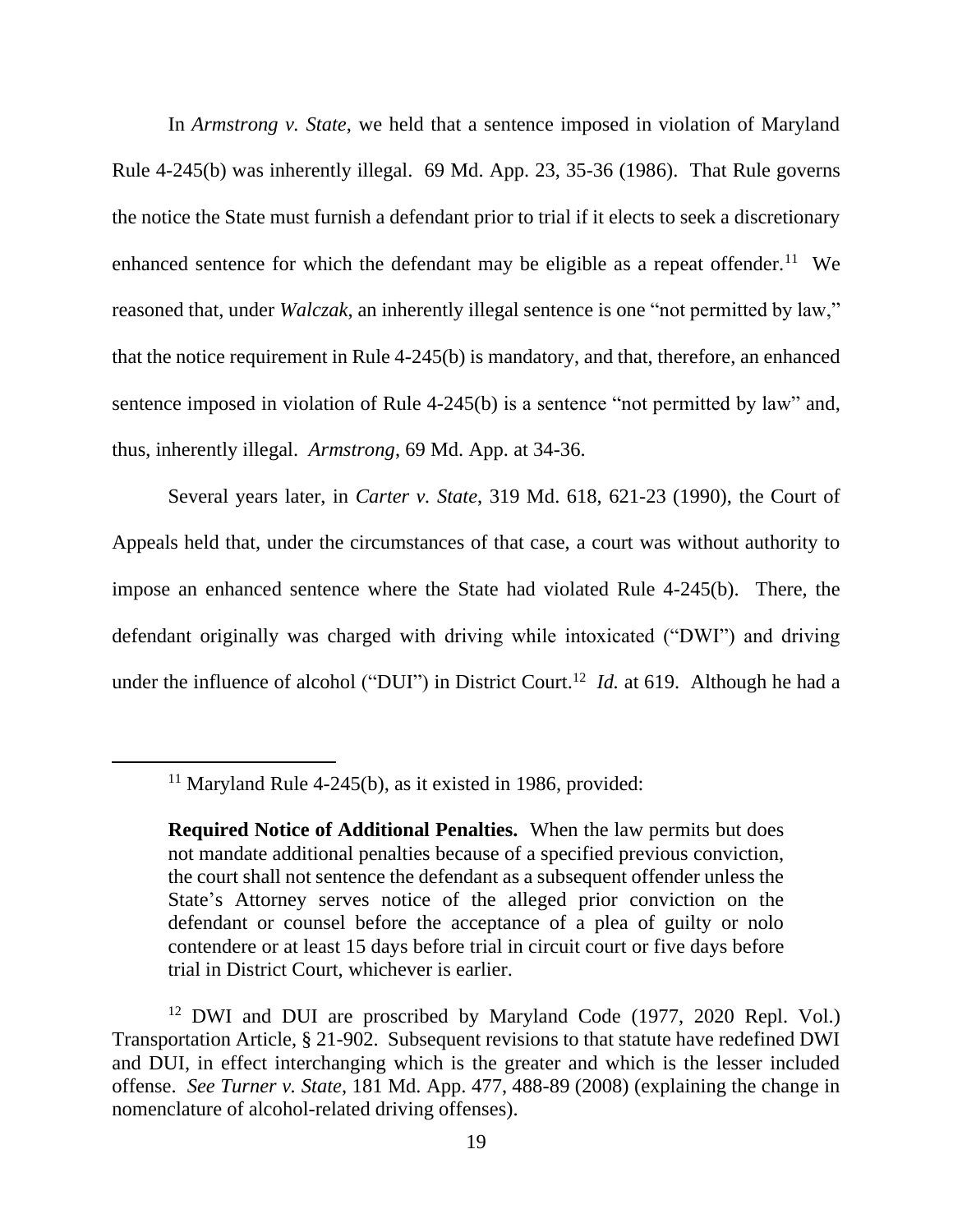prior violation, the State failed to file a notice of intent to seek an enhanced penalty. *Id.* at 622. Carter was convicted of DUI and sentenced to 60 days, and he took a de novo appeal to the circuit court. *Id.* at 620. Three months later, the State filed its notice, Carter again was found guilty, and the circuit court imposed an enhanced sentence of one year of imprisonment. *Id.* The Court of Appeals held that, because the State had failed to comply with Rule 4-245(b), "the circuit court was prohibited from sentencing [Carter] as a subsequent offender," and it vacated his sentence and remanded for the imposition of a lawful sentence. *Carter*, 319 Md. at 623.

But in *Bailey v. State*, 464 Md. 685 (2019), the Court of Appeals held that imposition of an enhanced sentence in violation of Rule 4-245(b) (notice had been filed five days late but prior to trial, 464 Md. at 691) is a mere procedural violation rather than an inherent illegality, *id.* at  $697<sup>13</sup>$  We must, therefore, conclude that in limited circumstances, and despite the Constitution's statement in art. IV, § 18(a) that the Maryland Rules have the force of law, some sentences imposed in violation of a mandatory Maryland Rule are not inherently illegal when the error is only procedural and without substantive effect. *See Colvin v. State*, 450 Md. 718, 728 (2016); *infra* note 20*.*

The other line of decisions stems from a series of plea bargaining cases. An early member of that line of decisions is *Dotson v. State*, 321 Md. 515 (1991). Dotson had been charged "with a spate of sexual offenses and related crimes." *Id.* at 519. He entered into a binding plea agreement, pursuant to which he would plead guilty to two of those charges

<sup>&</sup>lt;sup>13</sup> The Court distinguished *Carter* on the ground that there, no notice had been given, but in the case before it, notice had been given but was defective. *Bailey*, 464 Md. at 701.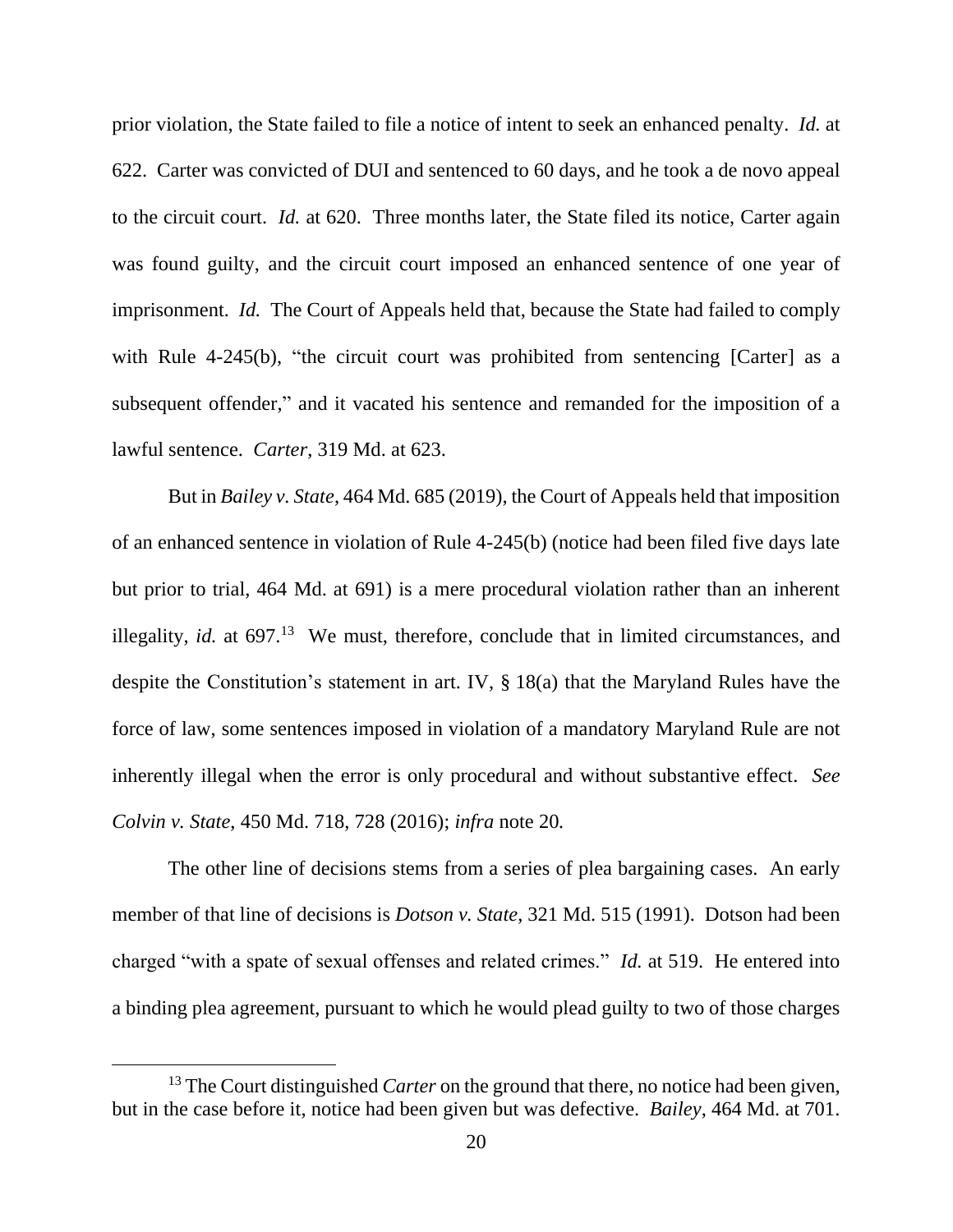(which carried a statutory maximum of 20 years each), and the court agreed it would impose a total sentence no greater than 15 years. *Id.* After Dotson pleaded guilty, and the court imposed two concurrent 15-year sentences, he filed an application for sentence review by a three-judge panel, hoping to obtain a reduction in his sentence. *Id.* at 520.<sup>14</sup> Instead, the panel vacated the original sentences and imposed two *consecutive* 15-year sentences. *Id.* at 520-21.

Dotson appealed, contending that the review panel had illegally increased his sentence. *Id.* at 521. The Court of Appeals granted certiorari prior to a decision in this Court, and it held that the review panel had indeed imposed an illegal sentence. *Id.* at 522. It reasoned that the Maryland Rules "have the force of law" and that, under Maryland Rule  $4-243(c)(3)$ , the court, in binding itself to the plea agreement, thereby set 15 years as "the maximum [sentence] allowable by law." *Id.* at 523-24.

Thereafter, in *Cuffley v. State*, 416 Md. 568 (2010), *Baines v. State*, 416 Md. 604 (2010), and *Matthews v. State*, 424 Md. 503 (2012), the Court of Appeals clarified that a sentence greater than the maximum set under a binding plea agreement is an inherently illegal sentence. *See Cuffley*, 416 Md. at 575 n.1 (observing that, in *Dotson*, the Court held "that a sentence that exceeds the sentence to which the parties agreed as part of a plea agreement is an illegal sentence within the meaning of Rule 4-345(a)"); *Baines*, 416 Md. at 618 n.6 (noting that Baines's failure "to object to the sentence at the time the court

<sup>&</sup>lt;sup>14</sup> Maryland Rule 4-243(c)(3) requires the State's consent to reduce a sentence below the floor established by a binding plea agreement, but in *Dotson*, the agreement established only a cap. 321 Md. at 524-25. Thus, the review panel properly could have reduced Dotson's sentence without the State's consent.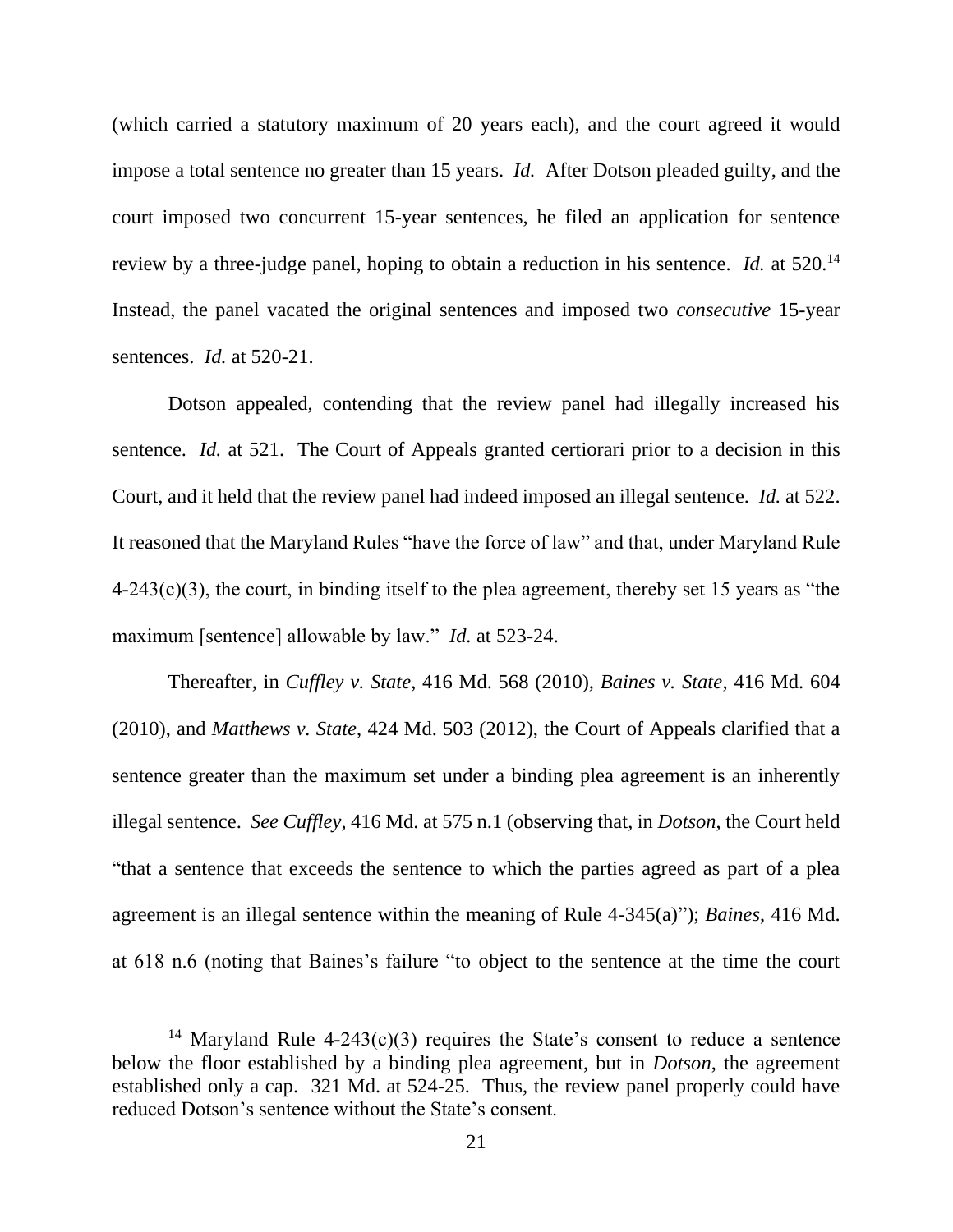imposed it [did] not preclude him from arguing on appeal that the sentence breached the plea agreement" because, under *Dotson*, "a sentence that is imposed in breach of a binding plea agreement is an illegal sentence that can be challenged at any time"); *Matthews*, 424 Md. at 517-18 (observing that a sentence imposed in violation of Rule 4-243(c) is "not merely the product of procedural error" but, rather, is "inherently illegal and thereby subject to correction under Rule  $4-345(a)$ ").<sup>15</sup>

In comparing these two lines of decisions, we conclude that generally, but not always, sentences that are imposed in violation of a mandatory Maryland rule are inherently illegal. Now, we must decide under which category the instant case falls: a mere procedural error or an inherent illegality. Our decisional law does not reveal a bright-line rule; however, two decisions of the Court of Appeals guide our analysis: *Jones v. State*, 384 Md. 669 (2005), and *Montgomery v. State*, 405 Md. 67 (2008).

In *Jones*, the Court of Appeals concluded that "a sentence is illegal if based upon a verdict of guilt that is not orally announced in open court in order to permit the jury to be polled and hearkened to the verdict." 384 Md. at 672 (footnote omitted). Four charges including Count Nine, "possession of a firearm by a person convicted of a felony or crime of violence"—were submitted to the jury along with a verdict sheet. *Id.* at 675. The verdict

<sup>&</sup>lt;sup>15</sup> Although the parties to a binding plea agreement are free to decide on a sentence or sentencing range, the sentence arrived at through such an agreement may not, itself, be an illegal sentence. *See, e.g.*, *State v. Crawley*, 455 Md. 52, 55 (2017) (holding that, because a term-of-years sentence for first-degree murder is an inherently illegal sentence, it is subject to correction by adding a period of probation, even where the sentence was imposed under a binding plea agreement).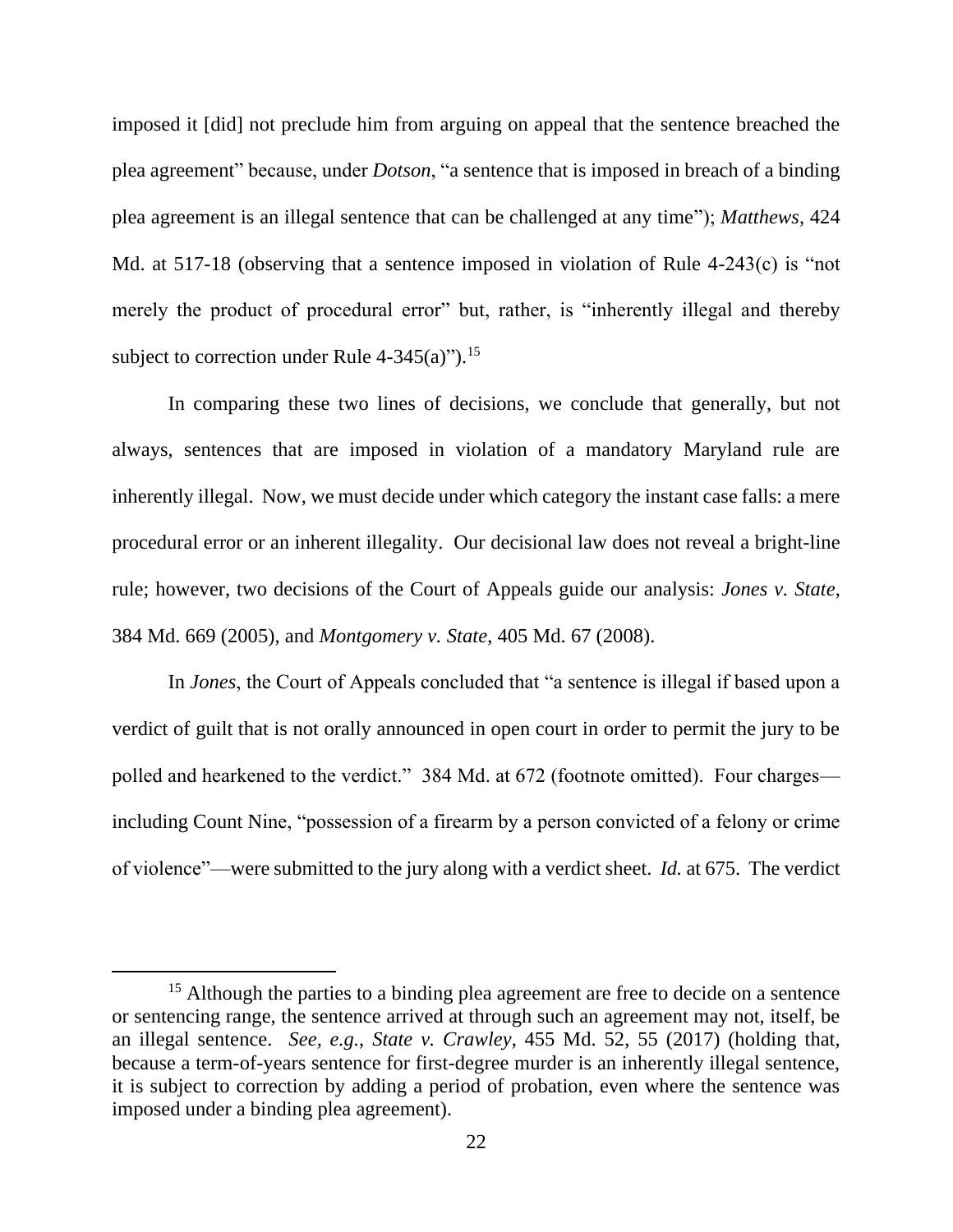sheet indicated that the jury had found Jones guilty of all four charges, including Count Nine. *Id.* at 675 n.9.

When the verdict was announced in open court, however, the clerk asked the foreperson its findings on three of the charges but failed to ask the foreperson the jury's verdict on Count Nine.<sup>16</sup> *Id.* at 676. Consistent with the clerk's inquiry, the foreperson declared Jones guilty on three charges, and the clerk recorded that the jury had found Jones guilty of the same three charges. *Id.* at 676-77. Each juror was polled individually and responded affirmatively. *Id.* at 677. Consequently, the jury was not polled and hearkened as to its verdict on Count Nine. *Id.* at 676-77.

By contrast, the clerk recorded the verdict sheet indicating that the jury had found Jones guilty of all four charges, including Count Nine. *Id.* at 675 n.9. "The trial court then excused the jury and postponed sentencing for Jones . . . without there having been any acknowledgment of the discrepancy between the verdict sheet upon which Jones was found

*Id.* at 676-77.

<sup>16</sup> The clerk stated:

Hearken to the verdict as the Court has recorded it, in case No. 01-CR-4319, *State of Maryland v. Kerwin Jones*, your forelady said that you find him guilty of attempted robbery with a dangerous and deadly weapon; find him guilty of attempted robbery, find him guilty of possession of a handgun in the commission of a crime of violence and so say you all?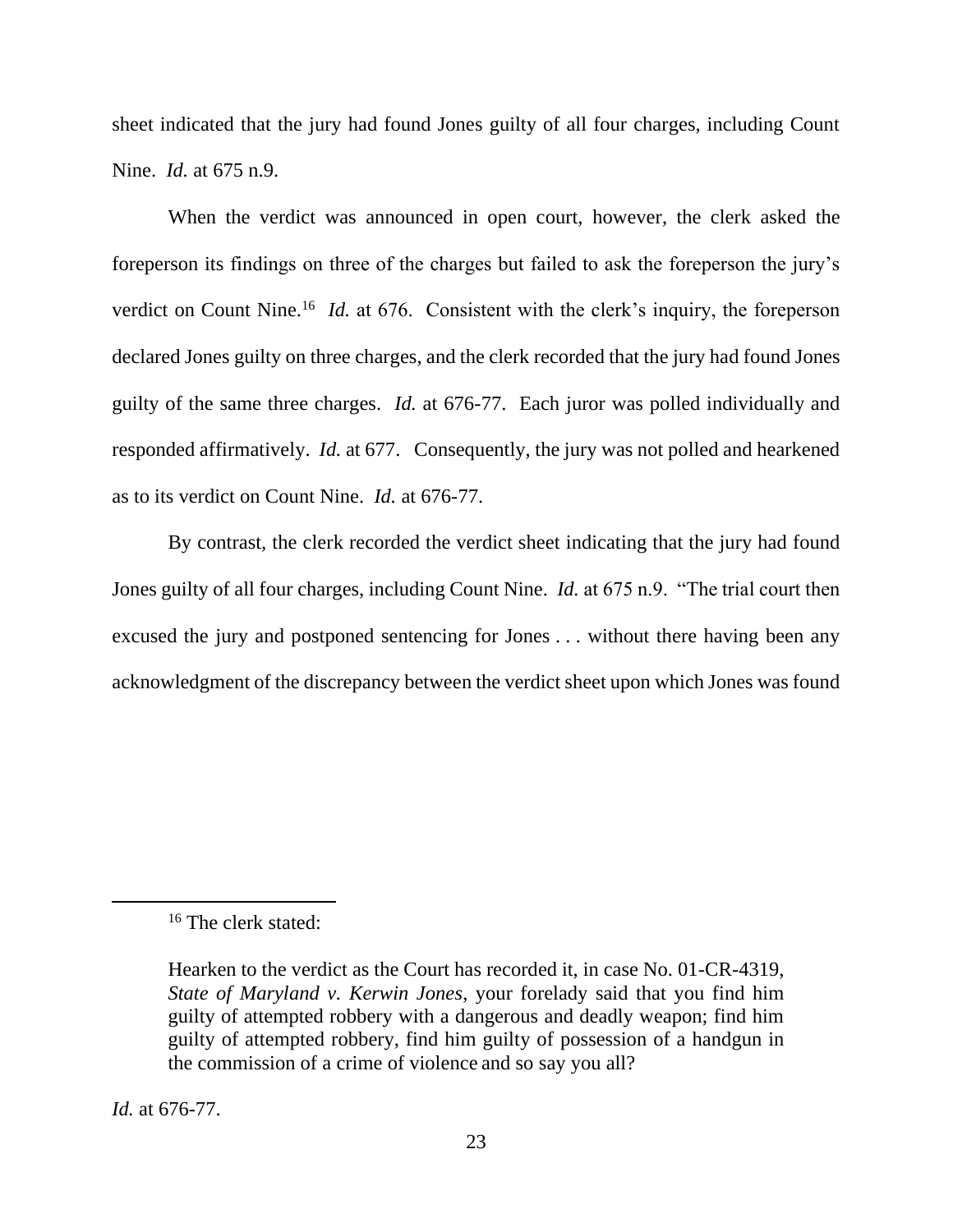guilty of the four Counts submitted and the hearkened verdicts." *Id.* at 677. Subsequently, the trial court sentenced Jones to concurrent sentences on four charges.<sup>17</sup> *Id.*

Jones appealed, contending that his conviction for possession of a handgun by a person previously convicted of a crime of violence (Count Nine) was invalid because the jury foreperson had not announced the verdict in open court in violation of Maryland Rule 4-327(a).<sup>18</sup> *Id.* This Court affirmed in an unreported opinion, holding that "the issue was not properly preserved by Jones because he had failed to object at any time when the verdict was delivered or when he was sentenced." *Id.* at 677-78. Jones sought further review in the Court of Appeals. *Id.* at 678.

The Court of Appeals reversed both the conviction and sentence on Count Nine. *Id.*  at 686. The Court determined that the return of the verdict sheet did not constitute a return of the jury's verdict. *Id.* at 684. Rather, "'[r]eturning' the verdict in open court mandates an oral announcement of the verdict upon the conclusion of the jury's deliberations to enable the defendant to exercise the right to poll the jury as to the verdicts." *Id.* The Court held that, under Rule 4-327, a verdict in a criminal case is not final unless it is "announced orally to permit the defendant the opportunity to exercise the right to poll the jury to ensure the verdict's unanimity." *Id.* at 685. Because the purported verdict for Count Nine had not

<sup>&</sup>lt;sup>17</sup> The court imposed three sentences because the convictions for attempted armed robbery and attempted robbery merged for sentencing purposes. *Jones*, 384 Md. at 677 n.10.

 $18$  Maryland Rule 4-327(a) provides:

**Return.** The verdict of a jury shall be unanimous and shall be returned in open court.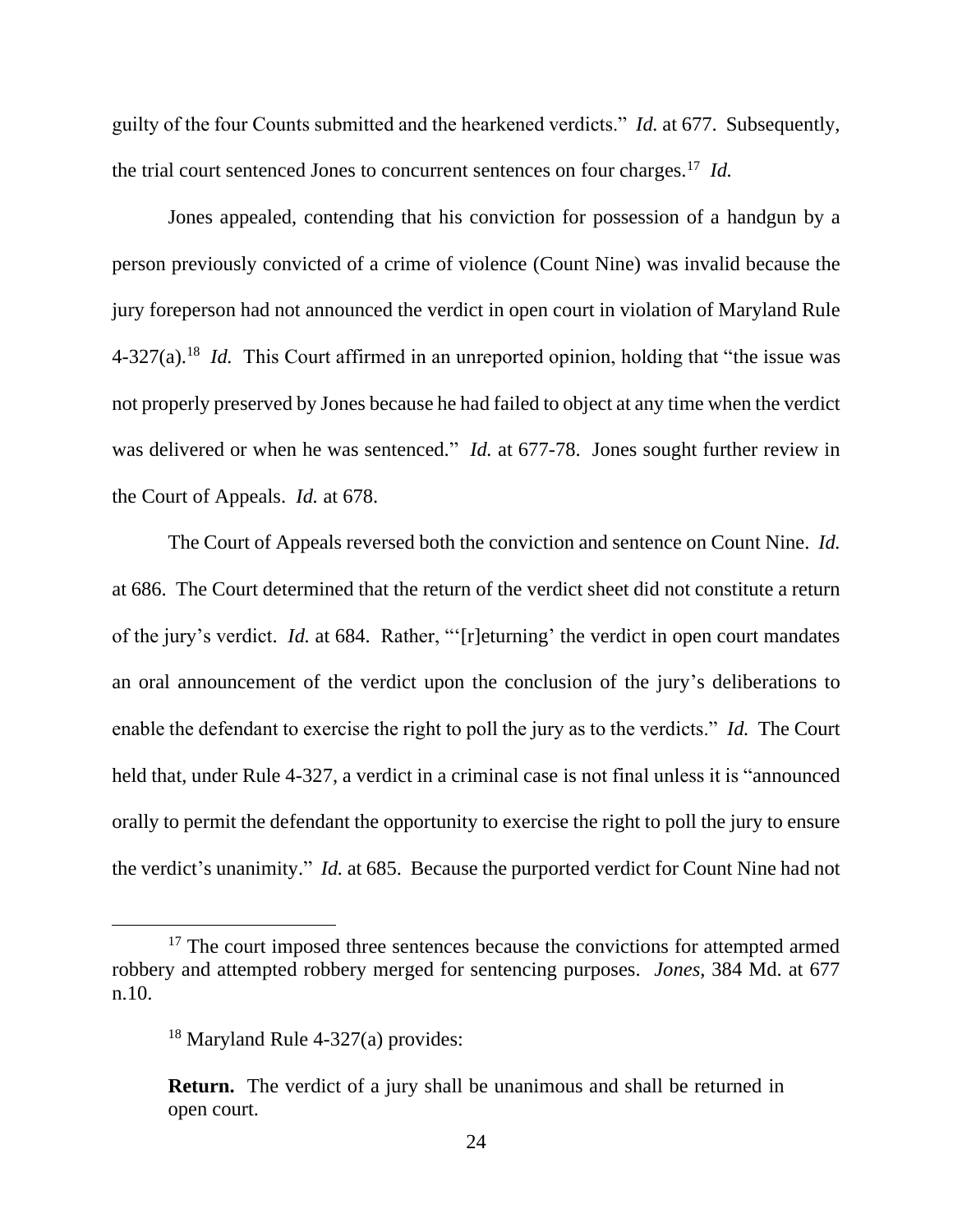been announced orally in open court, and the jury had not been polled or hearkened to that count, the Court held that the verdict of guilt as to that count could not stand.<sup>19</sup> and the sentence imposed on that count was inherently illegal.<sup>20</sup> *Id.* at 686.

In *Montgomery*, the defendant had been convicted of a violation of probation, and, on May 18, 2001, the circuit court imposed, in pertinent part, the following sentence: "The disposition Mr. Montgomery is 10 years of the 20 year balance of the sentence in this case is hereby ordered executed *effective at 9 a.m. on May 18th of 2004. That is three years from today.*" 405 Md. at 70 (emphasis in original). In deferring the sentence for three years, the court stated that, if Montgomery was "of good behavior" during that period, the court would reconsider the sentence and possibly vacate it. *Id.* Montgomery filed a timely motion for reconsideration, which was never ruled upon. *Id.* at 71. Three years later, after Montgomery failed to report to the Division of Correction, "he was 'picked up' and incarcerated[.]" *Id.*

<sup>&</sup>lt;sup>19</sup> In doing so, the Court necessarily rejected the State's non-preservation argument. *Jones*, 384 Md. at 679-80.

<sup>20</sup> More recently, in *Colvin v. State*, the jury foreperson was not polled individually after she announced the jury's verdicts, although the jury and the foreperson responded "yes" after the clerk hearkened the verdicts. 450 Md. 718, 721-22 (2016). The Court of Appeals determined the procedural irregularity was not cognizable under Rule 4-345(a). *Id.* at 727. The Court explained that, "[t]he most that can be said of Colvin's alleged claim is that the record does not reflect, at least as Colvin would argue, a properly conducted polling process. Yet, that allegation, even if true, does not make a substantive allegation of a lack of juror unanimity without more: the additional lack of a proper harkening of the jury to the verdict." *Id.* at 728. The Court instructed that "[w]ith this case, we reaffirm the rule that only claims sounding in substantive law, not procedural law, may be raised through a Rule 4-345(a) motion." *Id.*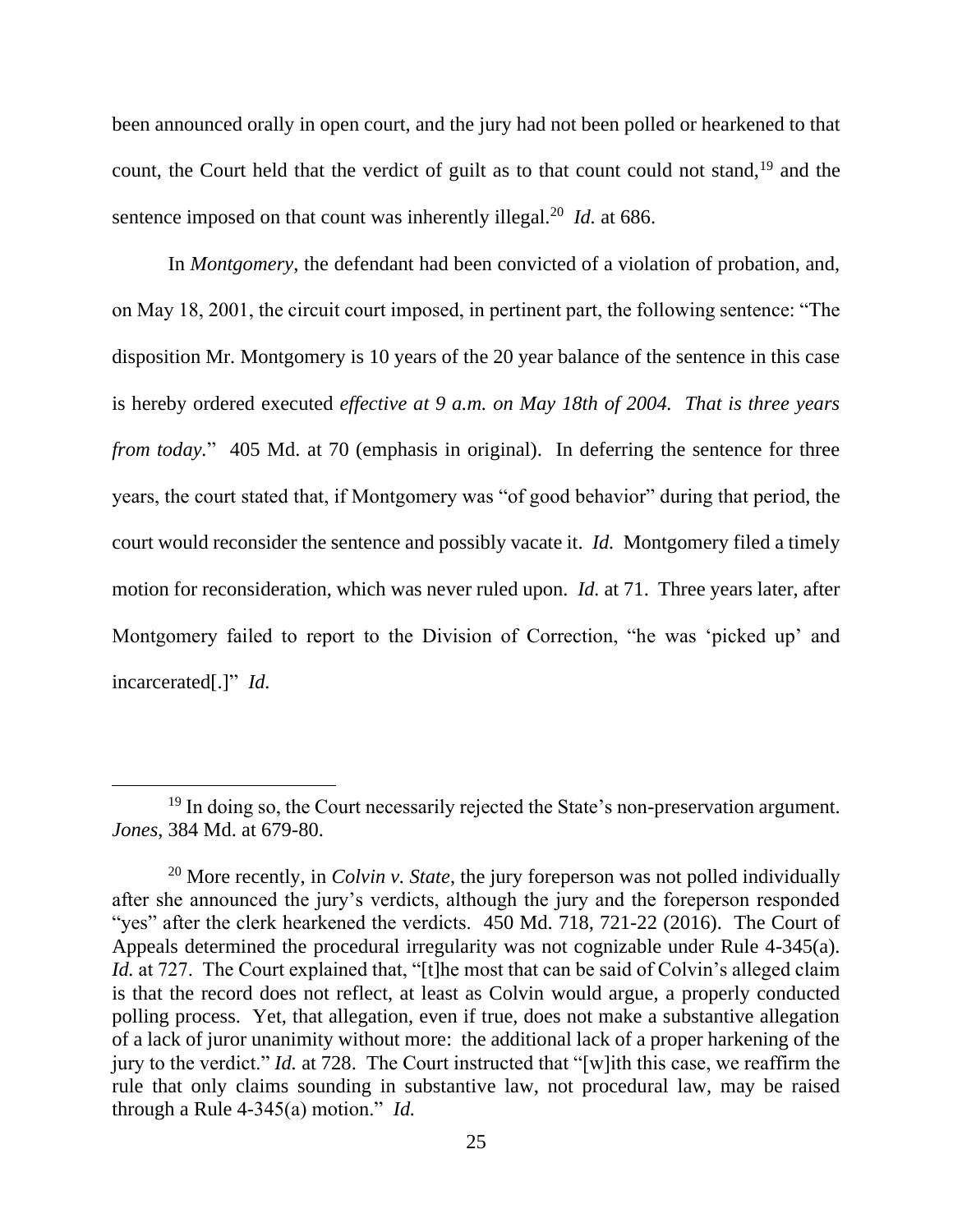Montgomery filed a motion to correct an illegal sentence, contending "that the three-year deferred reporting date, based on the trial judge's determination that Montgomery would not be imprisoned if he was 'of good behavior between now and three years from now,' was unauthorized and illegal." *Id.* at 72. Montgomery appealed after the circuit court denied that motion, and we affirmed, holding that the sentence was not illegal. *Montgomery v. State*, 175 Md. App. 639, 643 (2007). Montgomery sought further review in the Court of Appeals. *Montgomery*, 405 Md. at 73.

The issue before the Court of Appeals was whether the deferred reporting date "was authorized by Maryland Rule 4-348(d)" and, if not, whether it "amounted to an illegal sentence within the meaning of Maryland Rule 4-345(a)." *Id.* at 69 (footnotes omitted). At the time, Rule 4-348(d) provided that, subject to exceptions not pertinent here, any "sentence or any order or condition of probation may be stayed upon terms the court deems proper."<sup>21</sup> Rejecting the State's contention that the deferred reporting date, contingent upon Montgomery's good behavior, "was at most 'only a procedural error,'" the Court noted that "the three-year deferred reporting date, and the contingencies, were an integral part of the sentence itself." *Id.* at 75-76. The Court further noted that the purpose of the deferral provision in Rule 4-348(d) was to permit a defendant to wind down his or her personal commitments prior to the commencement of sentence, "not to allow a trial judge to monitor the defendant's behavior for several years," a purpose fulfilled by "the statutes and rules relating to suspension [of sentence] and probation." *Id.* at 81. Because "the trial

<sup>&</sup>lt;sup>21</sup> An identical provision now appears at Rule  $4-348(c)$ .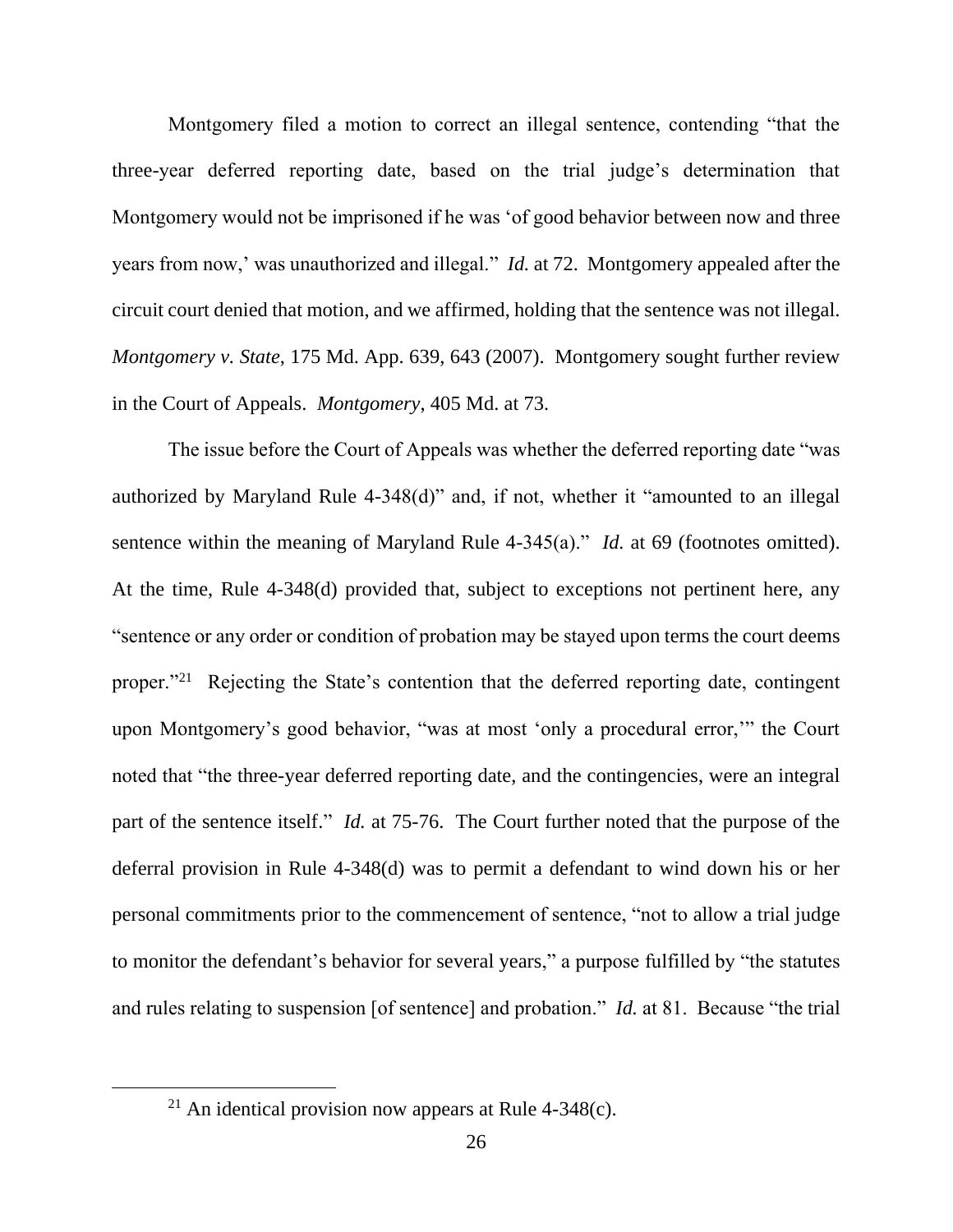judge's action was not authorized by Rule 4-348(d)," the Court declared that "the sentence imposed was illegal." *Id.*

Returning to the instant case, as we previously noted, the sentencing court violated Rule 4-346(a) in failing to advise Appellant, during announcement of sentence, that it was placing him on probation upon his release from incarceration and in failing to state the duration of any probation. To the extent that this was an evident mistake in the announcement of sentence, the court made no acknowledgment of any error, nor did it attempt to correct such an error in the manner provided under Rule 4-345(c). Instead, the court *subsequently* included a five-year term of probation in the probation order that was signed by Appellant, and the clerk included that term of probation in the docket entry. Although the State claims that this amounted to a mere "procedural error," we disagree.

In *Robinson v. Lee*, 317 Md. 371 (1989), the Court of Appeals explained the importance of properly advising the defendant of the terms of his sentence at the time of its imposition:

Fundamental fairness dictates that the defendant understand clearly what debt he must pay to society for his transgressions. If there is doubt as to the penalty, then the law directs that his punishment must be construed to favor a milder penalty over a harsher one.

We hasten to add that the trial judges of this state can avoid this dilemma. All they need do is spell out with reasonable specificity the punishment to be imposed commensurate with the defendant's background, conduct, and personality traits. In our view, this is the beginning of the correctional process. If the punishment is clear, the defendant can begin to conform.

*Id.* at 379-80 (citations omitted).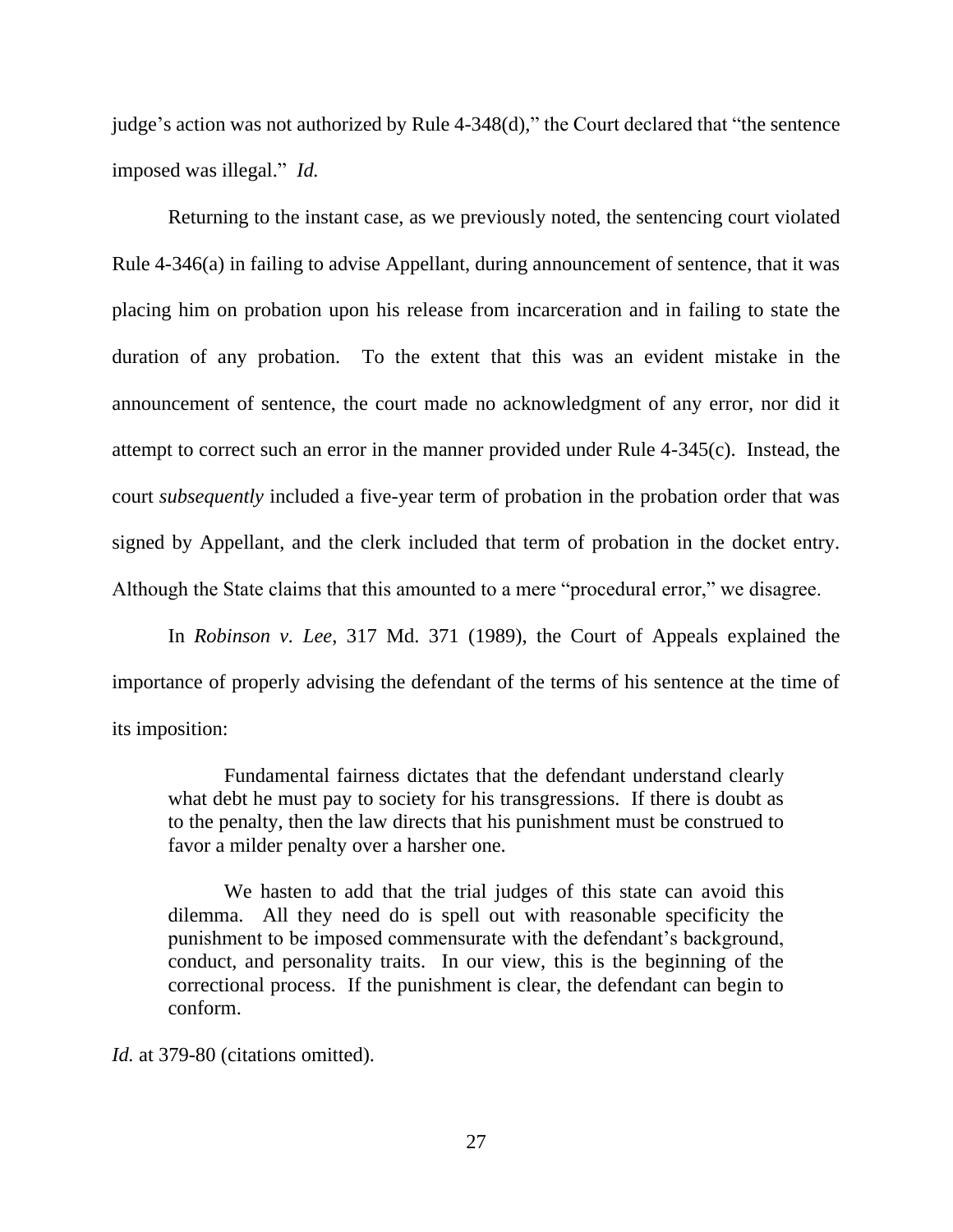The omission, however unintentional, of the duration of probation from Appellant's sentence, like the three-year deferred reporting date and its contingencies in *Montgomery*, is "an integral part of the sentence itself." 405 Md. at 76. As in *Jones*, where the Court of Appeals held that a defendant is entitled to rely upon the proper return of a verdict and its oral announcement in open court, and that a violation of that procedure resulted in an illegal sentence, 384 Md. at 686, here too, Appellant was entitled to rely upon the sentencing court's oral announcement of sentence in open court, *Lee*, 317 Md. at 379-80. The sentencing court failed to announce that Appellant was to serve a period of probation, and for how long, following his release from prison. The five-year term of probation that subsequently was added to the probation order resulted in an illegal sentence of probation.

In *Cathcart v. State*, the Court of Appeals explained the result that ensues when a sentencing court purports to impose a split sentence but fails to impose a period of probation.<sup>22</sup> 397 Md. 320, 330 (2007). The result is that the "unsuspended part of the sentence ... becomes, in law, the effective sentence,"<sup>23</sup> *id.*, and that is precisely the case

*Cathcart v. State*, 397 Md. 320, 326 (2007) (cleaned up).

 $22$  The Court explained how a court must impose a split sentence:

Under what is now [Criminal Procedure Article] § 6-222, the court may impose what is commonly referred to as a split sentence. It may (1) impose a sentence for a specified time and provide that a lesser time be served in confinement; (2) suspend the remainder of the sentence; *and* (3) order probation for a time permitted by that statute. If the court chooses that approach, it must impose the full sentence it intends to impose.

 $23$  The only exception is where the unsuspended part of the sentence is, itself, an illegal sentence. In that case, the sentence must be corrected by adding a period of (Continued)